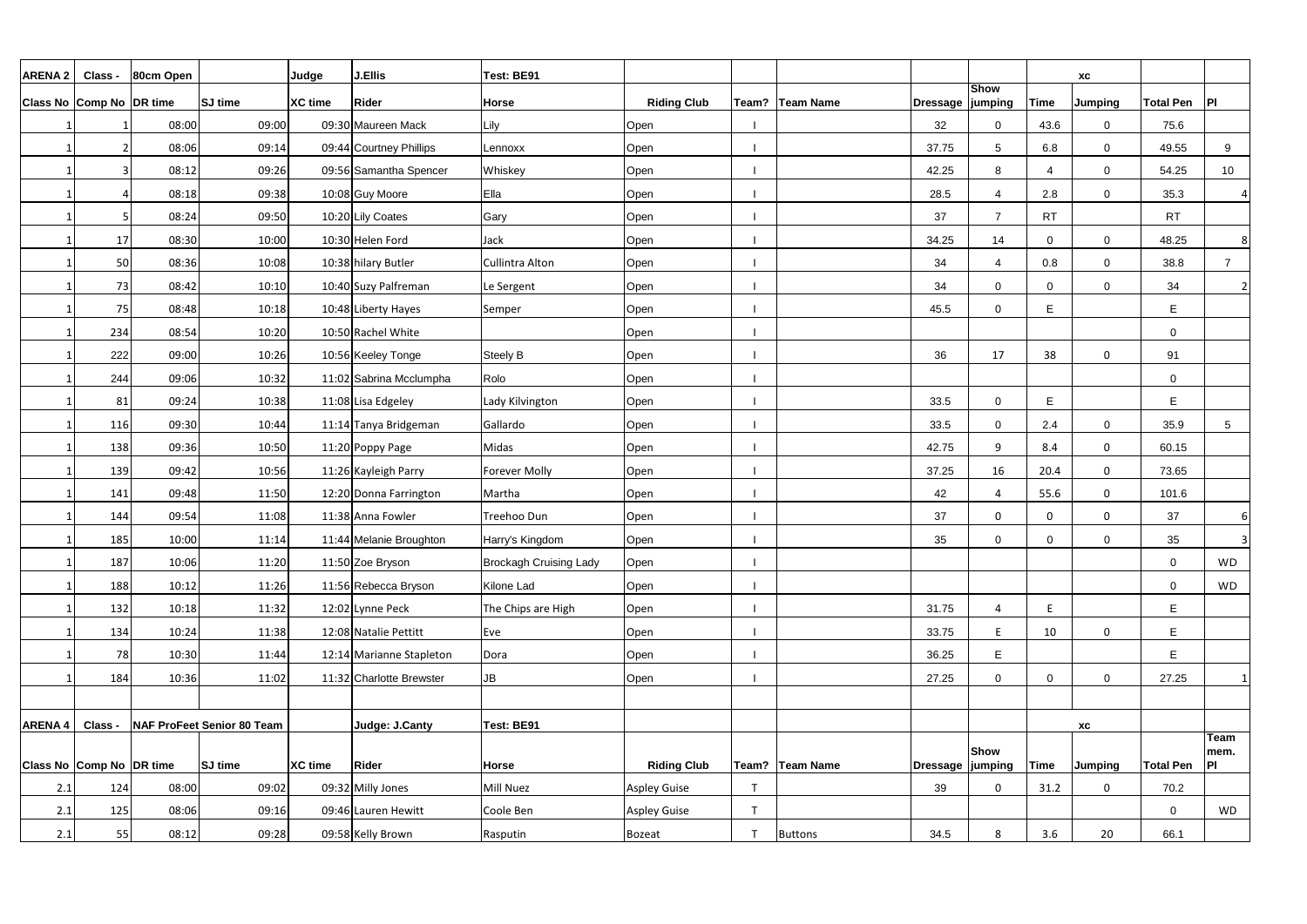| 2.1           | 56                       | 08:18 | 09:40                             |                | 10:10 Elaine Bench        | Benjamin Blue                  | <b>Bozeat</b>             |                | <b>Buttons</b>   | 42.25             | E            |                |                | E                |                |
|---------------|--------------------------|-------|-----------------------------------|----------------|---------------------------|--------------------------------|---------------------------|----------------|------------------|-------------------|--------------|----------------|----------------|------------------|----------------|
| 2.1           | 151                      | 08:24 | 09:48                             |                | 10:18 Coco Chmabers       | <b>Trot on Dreamer</b>         | Camb&Dist                 |                | Cambridge Kings  | 33                | 0            | $\mathbf{0}$   | $\mathbf 0$    | 33               | 1 <sup>1</sup> |
| 2.1           | 152                      | 08:30 | 09:58                             |                | 10:28 Rebecca Mitchel     | Maisie May                     | Camb&Dist                 |                | Cambridge Kings  | $\mathbf 0$       | E.           |                |                | E                |                |
| 2.1           | 155                      | 08:36 | 09:52                             |                | 10:22 Ella Crook          | TBC                            | Camb&Dist                 |                | Cambridge Queens | 31.5              | 0            | 2.8            | $\mathbf 0$    | 34.3             | 5              |
| 2.1           | 156                      | 08:42 | 10:02                             |                | 10:32 Louise Horne        | Mick the Scant                 | Camb&Dist                 |                | Cambridge Queens | 34                | 4            | $\mathbf{0}$   | $\mathbf 0$    | 38               |                |
| 2.1           | 87                       | 08:48 | 10:12                             |                | 10:42 Sophie Coles        | Clady Lad                      | Houghton & Huntingd       |                | Hendricks        | 39.5              | 0            | $\Omega$       | $\mathbf 0$    | 39.5             | 8              |
| 2.1           | 100                      | 08:54 | 10:22                             |                | 10:52 Sarah Anderson      | Lady Jasmin                    | Houghton & Huntingd       |                | Hendricks        | 34.25             | $\mathbf 0$  | <b>RT</b>      |                | #VALUE!          |                |
| 2.1           | 91                       | 09:00 | 10:28                             |                | 10:58 Katie Larman        | <b>Aulton Classic</b>          | Houghton & Huntingd       |                | Haymans          | 30.25             | $\mathbf 0$  | 2.8            | $\mathbf 0$    | 33.05            | $\overline{2}$ |
| 2.1           | 92                       | 09:06 | 10:34                             |                | 11:04 Lauren Brant        | Lissan Heidi                   | Houghton & Huntingd       |                | Haymans          | 30.25             | 8            | 2.4            | $\mathbf 0$    | 40.65            | 10             |
| 2.1           | 95                       | 09:24 | 10:40                             |                | 11:10 Catriona Paterson   | <b>Titus' Lady Chocolat</b>    | Houghton & Huntingd       |                | Hedgehog         | 31.75             | $\mathbf 0$  | 1.6            | $\mathbf 0$    | 33.35            | 3 <sup>1</sup> |
| 2.1           | 96                       | 09:30 | 10:46                             |                | 11:16 Ellie Sayer         | Dominic                        | Houghton & Huntingd       |                | Hedgehog         | 32                | 4            | 9.2            | 20             | 65.2             |                |
| 2.1           | 99                       | 09:36 | 10:52                             |                | 11:22 Ellie Bunn          | Silver                         |                           |                |                  |                   |              |                |                | $\mathbf 0$      |                |
| 2.1           | 27                       | 09:42 | 10:58                             |                | 11:28 Roma Phillpott      | Mabel                          | <b>HC</b>                 | HC             |                  | 48.75             | 49           | e              |                | #VALUE!          |                |
| 2.1           | 194                      | 09:48 | 11:04                             |                | 11:34 Kylie Carter        | Dewie                          | Keysoe                    |                | Cobras           | 32.25             | $\mathbf 0$  | 8              | $\mathbf 0$    | 40.25            | 9              |
| 2.1           | 195                      | 09:54 | 11:10                             |                | 11:40 Hayley Dolby        | <b>Pendancer Mickey Bricks</b> | Keysoe                    |                | Cobras           | 32.25             | $\mathbf{0}$ | 2.8            | $\mathbf 0$    | 35.05            | 6              |
| 2.1           | 198                      | 10:00 | 11:16                             |                | 11:46 Jess Maye           | Mr Sligo Sid                   | Keysoe                    |                | Pythons          | 40.5              | 0            | 1.2            | 20             | 61.7             |                |
| 2.1           | 199                      | 10:06 | 11:22                             |                | 11:52 Penny Mowle         | Tulicar Boy                    | Keysoe                    |                | Pythons          | 37                | 0            | 17.6           | $\mathbf 0$    | 54.6             |                |
| 2.1           | 171                      | 10:12 | 11:28                             |                | 11:58 Steph Staples       | Hold My Girl                   | Shillington               |                |                  | 36.5              | 0            | 10.4           | $\mathbf 0$    | 46.9             |                |
| 2.1           | 172                      | 10:18 | 11:34                             |                | 12:04 Rachel Beatties     | Dirty Harry                    | Shillington               | $\mathsf{T}$   |                  |                   |              |                |                | $\overline{0}$   | <b>WD</b>      |
| 2.1           | 37                       | 10:24 | 11:40                             |                | 12:10 Claire Tunnard      | Gemster                        | <b>Wittering Acamdemy</b> |                | <b>WARC</b>      | 35                | E            | 8.4            | $\mathbf 0$    | E                |                |
| 2.1           | 38                       | 10:30 | 11:46                             |                | 12:16 Linda Cowd          | Tomahawk                       | <b>Wittering Acamdemy</b> |                | <b>WARC</b>      | 33.5              | 0            | 0              | $\mathbf 0$    | 33.5             | 4              |
|               |                          |       |                                   |                |                           |                                |                           |                |                  |                   |              |                |                |                  |                |
| <b>ARENA1</b> | Class .                  |       | <b>NAF ProFeet Senior 80 Team</b> |                | Judge: J.Atack            | Test: BE91                     |                           |                |                  |                   |              |                | <b>XC</b>      |                  |                |
|               |                          |       |                                   |                |                           |                                |                           |                |                  |                   | <b>Show</b>  |                |                |                  | Team<br>mem.   |
|               | Class No Comp No DR time |       | <b>SJ</b> time                    | <b>XC</b> time | <b>Rider</b>              | <b>Horse</b>                   | <b>Riding Club</b>        |                | Team? Team Name  | Dressage  jumping |              | <b>Time</b>    | <b>Jumping</b> | <b>Total Pen</b> | PI             |
| 2.2           | 126                      | 08:00 | 09:04                             |                | 09:34 Tina Kavanagh       | <b>CVS Dixie Chick</b>         | Aspley Guise              | $\mathsf{T}$   |                  | 43.75             | 4            | $\Omega$       | $\mathbf 0$    | 47.75            |                |
| 2.2           | 127                      | 08:06 | 09:10                             |                | 09:40 Emelya King         | <b>Castilios Zilver Lining</b> | Aspley Guise              | $\mathbf \tau$ |                  | 32.5              | 4            | $\mathbf{0}$   | $\mathbf 0$    | 36.5             | 4              |
| 2.2           | 57                       | 08:12 | 09:24                             |                | 09:54 Susi Cooper         | Costa                          | Bozeat                    |                | <b>Buttons</b>   | 38                | 0            | $\Omega$       | $\mathbf 0$    | 38               | 6              |
| 2.2           | 58                       | 08:18 | 09:36                             |                | 10:06 Holly Stead         | Silken Thomas                  | <b>Bozeat</b>             |                | <b>Buttons</b>   | 39.5              | 8            | 10.8           | 60             | 118.3            |                |
| 2.2           | 153                      | 08:24 | 09:18                             |                | 09:48 Heather Mussett     | Commanche Finale               | Camb&Dist                 |                | Cambridge Kings  | 31.25             | 4            | 10             | $\mathsf{O}$   | 45.25            |                |
| 2.2           | 154                      | 08:30 | 09:30                             |                | 10:00 Serena Allery       | Pocket of Silver               | Camb&Dist                 |                | Cambridge Kings  | 28.5              | $\mathbf 0$  | $\Omega$       | 20             | 48.5             |                |
| 2.2           | 159                      | 08:36 | 09:42                             |                | 10:12 Rachel Casbon       | <b>Burj Hatta</b>              | Camb&Dist                 |                | Cambridge Queens | 36.75             | Δ            | $\overline{2}$ | $\mathbf 0$    | 42.75            |                |
| 2.2           | 158                      | 08:42 | 09:54                             |                | 10:24 Polly Taylor        | <b>Secret Passion</b>          | Camb&Dist                 |                | Cambridge Queens | 40                | 0            | $\Omega$       | $\mathbf 0$    | 40               | 9              |
| 2.2           | 89                       | 08:48 | 10:04                             |                | 10:34 Sarah Fortescue     | <b>Happy Socks</b>             | Houghton & Huntingd       |                | Hendricks        | 39.5              | $\mathbf 0$  | $\Omega$       | $\mathbf 0$    | 39.5             | $\overline{7}$ |
| 2.2           | 90                       | 08:54 | 10:14                             |                | 10:44 Jessica Moskalvitch | Lullabye II                    | Houghton & Huntingd       |                | Hendricks        | 40                | E            |                |                | E                |                |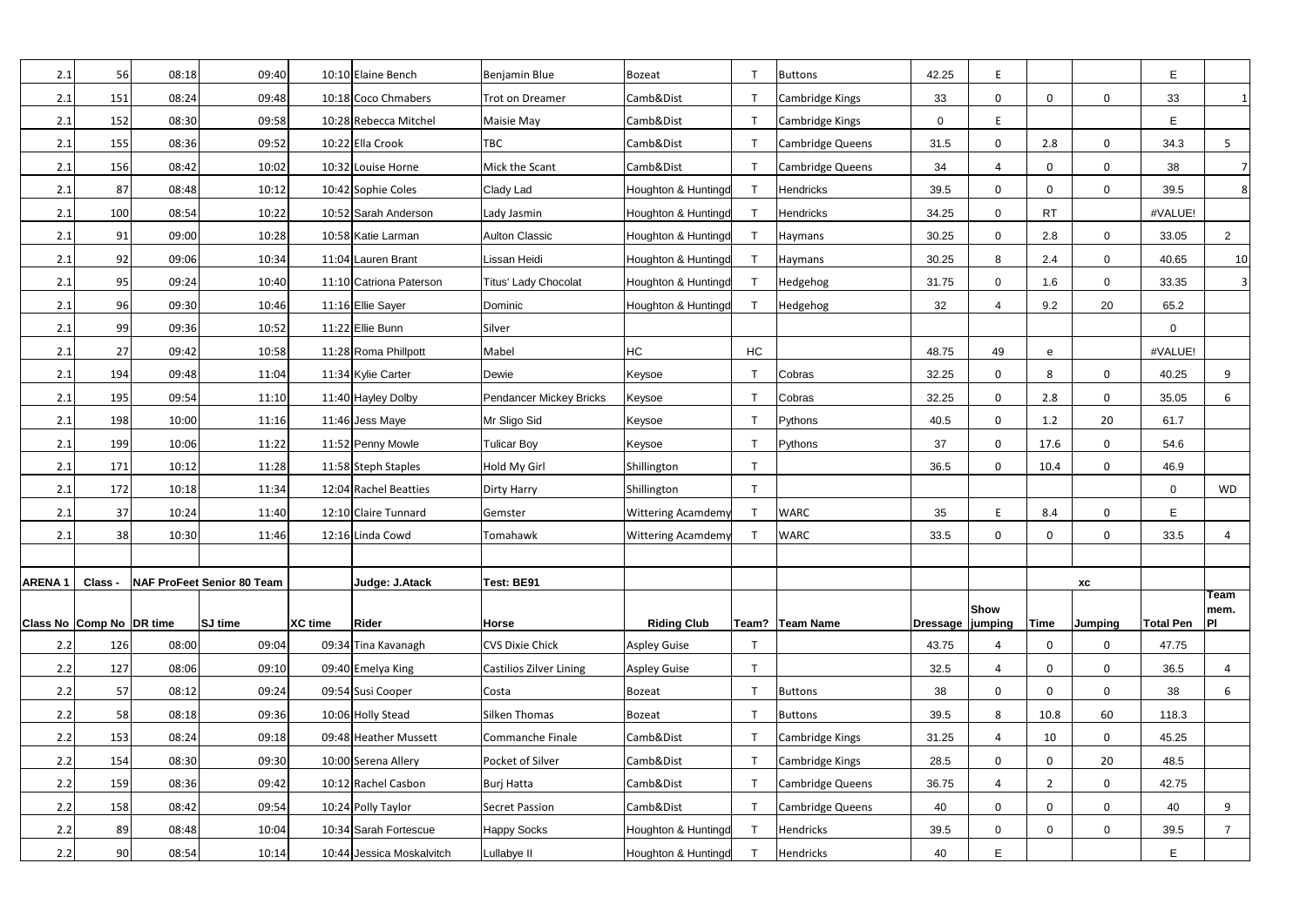| 2.2            | 99                       | 09:00 | 10:24                             |                | 10:54 Ellie Bunn         | Silver                         | Houghton & Huntingd       |              | Haymans            | 26.25              | 0                        | 2.8            | $\overline{0}$             | 29.05            |                     |
|----------------|--------------------------|-------|-----------------------------------|----------------|--------------------------|--------------------------------|---------------------------|--------------|--------------------|--------------------|--------------------------|----------------|----------------------------|------------------|---------------------|
| 2.2            | 94                       | 09:06 | 10:30                             |                | 11:00 Emily Dickson      | Rohans Imperial Bond Girl      | Houghton & Huntingd       |              | Haymans            | 33.75              | $\overline{\mathcal{L}}$ | 8              | $\mathbf 0$                | 45.75            |                     |
| 2.2            | 97                       | 09:24 | 10:36                             |                | 11:06 Kerrie Kennedy     |                                | Houghton & Huntingd       |              | Hedgehog           | 35                 | 12                       | 18             | 20                         | 85               |                     |
| 2.2            | 98                       | 09:30 | 10:42                             |                | 11:12 Alison Jones       | Maesmynach Velvet              | Houghton & Huntingd       |              | Hedgehog           | 32.25              | 0                        | 4.4            | $\mathbf 0$                | 36.65            | $5\phantom{.0}$     |
| 2.2            |                          | 09:36 | 10:48                             | 11:18          |                          |                                |                           |              |                    |                    |                          |                |                            | $\mathbf 0$      |                     |
| 2.2            |                          | 09:42 | 10:54                             | 11:24          |                          |                                |                           |              |                    |                    |                          |                |                            | $\mathbf 0$      |                     |
| 2.2            | 196                      | 09:48 | 11:00                             |                | 11:30 Sylvia Wajzner     | <b>Cornagower Blue</b>         | Keysoe                    |              | Cobras             | 39.5               | $\Omega$                 | $\Omega$       | $\mathbf 0$                | 39.5             | 8                   |
| 2.2            | 197                      | 09:54 | 11:06                             |                | 11:36 Victoria Newitt    | <b>General Tiberius</b>        | Keysoe                    |              | Cobras             | 32.75              | $\Omega$                 | $\cap$         | $\mathbf 0$                | 32.75            | $\overline{2}$      |
| 2.2            | 200                      | 10:00 | 11:12                             |                | 11:42 Katy Evans         | <b>AHS Nixon</b>               | Keysoe                    |              | Pythons            | 34.75              | 40                       | 61.6           | 60                         | 196.35           |                     |
| 2.2            | 201                      | 10:06 | 11:18                             |                | 11:48 Katherine Stephens | Paddy                          | Keysoe                    | ா            | Pythons            | 37.75              | $\Omega$                 | $\Delta$       | $\mathsf{O}$               | 41.75            |                     |
| 2.2            | 173                      | 10:12 | 11:24                             |                | 11:54 Jennie Melvin      | Two no Bids                    | Shillington               | $\mathsf{T}$ |                    | 33.75              | F.                       |                |                            | E                |                     |
| 2.2            | 174                      | 10:18 | 11:30                             |                | 12:00 Helen McFarlane    | <b>Glenford Elvis</b>          | Shillington               | $\mathsf{T}$ |                    | 34.5               | $\Omega$                 | 17.2           | $\mathbf 0$                | 51.7             |                     |
| 2.2            | 39                       | 10:24 | 11:36                             |                | 12:06 Laura Bee          | <b>Cuffestown Black Beauty</b> | <b>Wittering Acamdemy</b> |              | <b>WARC</b>        | 34.75              | $\Delta$                 | 2.4            | $\mathbf 0$                | 41.15            | 10                  |
| 2.2            | 40                       | 10:30 | 11:42                             |                | 12:12 Debbie Robinson    | <b>Rainbow Star</b>            | <b>Wittering Acamdemy</b> |              | <b>WARC</b>        | 31                 | $\mathbf{0}$             | $\overline{2}$ | $\mathbf 0$                | 33               | 3                   |
|                |                          |       |                                   |                |                          |                                |                           |              |                    |                    |                          |                |                            |                  |                     |
| <b>ARENA3</b>  | Class -                  |       | <b>NAF ProFeet Senior 80 Ind</b>  |                | Judge: B.Crowther        | Test: BE91                     |                           |              |                    |                    | <b>anow</b>              |                | $\boldsymbol{\mathsf{XC}}$ |                  | ⊤eam                |
|                | Class No Comp No DR time |       | <b>SJ</b> time                    | <b>XC</b> time | <b>Rider</b>             | Horse                          | <b>Riding Club</b>        |              | Team? Team Name    | Dressage   jumping |                          | <b>Time</b>    | <b>Jumping</b>             | <b>Total Pen</b> | mem.                |
|                |                          | 08:00 |                                   |                |                          |                                |                           |              |                    |                    |                          |                |                            |                  |                     |
|                | 33                       | 08:06 | 09:20                             |                | 10:50 Sam Morgan         | <b>Dolly Mixture</b>           | Houghton & Huntingd       |              |                    | 40.5               | $\Omega$                 | $\Omega$       | $\overline{0}$             | 40.5             |                     |
|                | 109                      | 08:12 | 09:32                             |                | 10:02 Sarah Billingham   | Fern                           | MKRC                      |              |                    |                    |                          |                |                            |                  | <b>WD</b>           |
|                | 180                      | 08:18 | 09:06                             |                | 09:36 Hannah Dunn        | <b>Ballyclough Dapples</b>     | Shillington               |              |                    | 42                 | 12                       | 18.8           | $\mathbf 0$                | 72.8             | $\overline{2}$      |
|                |                          |       |                                   |                |                          |                                |                           |              |                    |                    |                          |                |                            |                  |                     |
| ARENA 3        | <b>Class</b>             |       |                                   |                |                          |                                |                           |              |                    |                    |                          |                |                            |                  |                     |
|                |                          |       | <b>NAF ProFeet Junior 80 Team</b> |                | Judge: B.Crowther        | Test: BE91                     |                           |              |                    |                    |                          |                | <b>XC</b>                  |                  |                     |
|                | Class No Comp No DR time |       | <b>SJ</b> time                    | XC time        | Rider                    | Horse                          | <b>Riding Club</b>        |              | Team?   Team Name  | Dressage   jumping | snow                     | <b>Time</b>    | <b>Jumping</b>             | <b>Total Pen</b> | <b>Team</b><br>mem. |
|                | 47                       | 08:24 | 09:08                             |                | 09:38 Megan Bradley      | <b>Blackwoodland Forest</b>    | <b>Wittering Acamdemy</b> |              | <b>WARC</b>        | 32.75              |                          | $\Omega$       | $\mathbf 0$                | 36.75            | $\mathbf{1}$        |
|                | 48                       | 08:30 | 09:22                             |                | 09:52 Flynn Kewney       | Where's Wally II               | <b>Wittering Acamdemy</b> |              | <b>WARC</b>        | 38.25              |                          | 4.8            | 20                         | 67.05            | 4                   |
|                | 49                       | 08:36 | 09:34                             |                | 10:04 Lucy James         | Bandango                       | <b>Wittering Acamdemy</b> |              | <b>WARC</b>        |                    |                          |                |                            |                  | WD                  |
|                | 224                      | 08:42 | 09:46                             |                | 10:16 Fionn Braybrooke   | Bella aka Culaherine Girl      | Camb&Dist                 |              | Cambridge Emmanuel | 35.75              | $\overline{4}$           | $\mathbf{0}$   | $\mathsf{O}$               | 39.75            | $\overline{2}$      |
|                | 225                      | 08:48 | 09:56                             |                | 10:26 Paige Dodman       | Nothing but trouble            | Camb&Dist                 |              | Cambridge Emmanuel | 38                 | $\Omega$                 | 2.8            | $\mathbf 0$                | 40.8             | $\mathbf{3}$        |
|                | 226                      | 08:54 | 10:06                             |                | 10:36 Lillie May         | <b>Rosemount Prince Danny</b>  | Camb&Dist                 |              | Cambridge Emmanuel | 46.75              | 11                       | 10             | $\mathbf 0$                | 67.75            | 5                   |
|                | 228                      | 09:00 | 10:16                             |                | 10:46 Anna Braybrooke    | Daisy Imp                      | Camb&Dist                 |              | Cambridge Emmanuel | 47.25              | $\Omega$                 | 12.4           | 20                         | 79.65            | 6                   |
|                |                          |       |                                   |                |                          |                                |                           |              |                    |                    |                          |                |                            |                  |                     |
| <b>ARENA 2</b> | Class -                  |       | NAF ProFeet Junior 80 Ind         |                | Judge: J. Ellis          | Test: BE91                     |                           |              |                    |                    |                          |                |                            |                  |                     |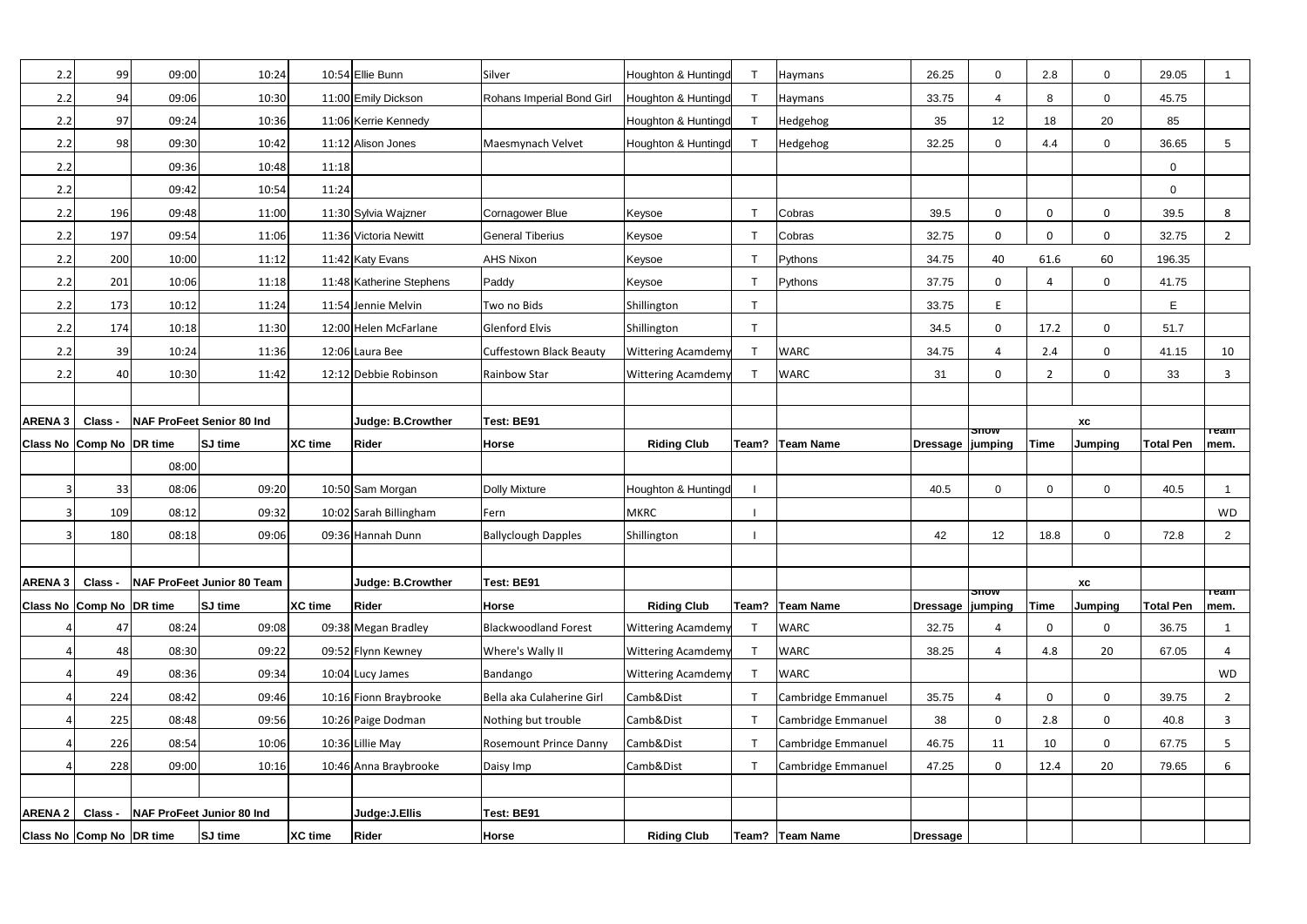| 5              | 34                       | 11:00                        | 11:54          |                   | 12:32 Katy-Mai Guiney    | Paint Me Proud                 | Houghton & Huntingd |                 | 36.25              | $\Omega$               | $\Omega$    | $\overline{0}$   | 36.25            |                     |
|----------------|--------------------------|------------------------------|----------------|-------------------|--------------------------|--------------------------------|---------------------|-----------------|--------------------|------------------------|-------------|------------------|------------------|---------------------|
|                | 130                      | 11:06                        | 11:56          |                   | 12:26 Imi Bradbury       | Siepke's Llona                 | Aspley Guise        |                 | 39                 | 0                      | 3.6         | 0                | 42.6             | 3                   |
|                | 74                       | 11:12                        | 11:52          |                   | 12:22 Summer Parker      | Georgia                        | Bozeat              |                 | 42.25              | 0                      | $\Omega$    | $\mathbf 0$      | 42.25            | $\overline{2}$      |
|                | 229                      | 11:18                        | 11:48          |                   | 12:24 Jessica Cahn       | The Grey Man                   | Camb&Dist           |                 | 41.75              | $\Omega$               | 10          | 0                | 51.75            | 5                   |
|                | 239                      | 11:24                        | 12:00          |                   | 12:30 Sarah Udall        | Mr Darcy                       | Rockingham          |                 | 39.75              | $\Omega$               | 10.8        | $\overline{0}$   | 50.55            | $\overline{4}$      |
|                | 240                      | 11:30                        | 11:58          | 12:28 TBC         |                          | <b>TBC</b>                     | Rockingham          |                 |                    |                        |             |                  | $\mathbf 0$      | <b>WD</b>           |
|                | 35                       | 11:36                        | 12:02          |                   | 12:18 Katy-Mai Guiney    | Chelsea B                      | Houghton & Huntingd |                 |                    |                        |             |                  | $\mathbf 0$      |                     |
|                |                          |                              |                |                   |                          |                                |                     |                 |                    |                        |             |                  |                  |                     |
| <b>ARENA 2</b> | Class -                  | NAF ProFeet open 80          |                | Judge             | Judge: J. Ellis          | Test: BE91                     |                     |                 |                    |                        |             | XC               |                  |                     |
|                | Class No Comp No DR time |                              | <b>SJ</b> time | <b>XC</b> time    | <b>Rider</b>             | Horse                          | <b>Riding Club</b>  | Team? Team Name | Dressage   jumping | <del>onow</del>        | <b>Time</b> | <b>Jumping</b>   | <b>Total Pen</b> | <b>Team</b><br>mem. |
|                | 6 wd135                  | 11:42                        | 09:12          |                   | 10:42 Stacey Rands       | <b>Bolt</b>                    | Open                |                 |                    |                        |             |                  | $\mathbf 0$      |                     |
|                |                          |                              |                |                   |                          |                                |                     |                 |                    |                        |             |                  |                  |                     |
|                |                          | 90 SJ Coursewalk 12:04-12:15 |                |                   |                          |                                |                     |                 |                    |                        |             |                  |                  |                     |
| ARENA 3        | Class -                  | 90cm open                    |                | Judge: B.Crowther |                          | Test: BE95                     |                     |                 |                    |                        |             | XC               |                  |                     |
|                | Class No Comp No DR time |                              | SJ time        | <b>XC time</b>    | <b>Rider</b>             | <b>Horse</b>                   | <b>Riding Club</b>  | Team? Team Name | Dressage           | <b>SNOW</b><br>jumping | <b>Time</b> | Jumping          | <b>Total Pen</b> | <b>Team</b><br>mem. |
|                | 51                       | 09:18                        | 12:16          |                   | 12:50 Nicole Gwynne      | Windsor                        | Open                |                 | 29.5               | 52                     | 12.8        | $\mathbf 0$      | 94.3             |                     |
| $\overline{7}$ | 84                       | 09:24                        | 14:04          |                   | 14:26 Scott Allen        | Wysandra of Bellhouse          | Open                |                 | 31.5               |                        | 2           | $\overline{0}$   | 37.5             | 8                   |
|                | 184                      | 09:30                        | 12:26          |                   | 13:08 Charlotte Brewster | JB                             | Open                |                 |                    |                        |             |                  |                  |                     |
|                | 8                        | 09:36                        | 12:32          |                   | 13:10 Sophie Welbourne   | <b>Flaky Future</b>            | Open                |                 | 47.5               | 12                     | E           |                  | E                |                     |
|                | 145                      | 09:42                        | 12:34          |                   | 13:20 Jitka Hola         | Woody                          | Open                |                 | 30                 | Δ                      | 14.8        | 20               | 68.8             |                     |
|                | 11                       | 09:48                        | 12:36          |                   | 13:26 Serena Mcgregor    | Pablo                          | Open                |                 | 37.75              |                        | $\Omega$    | $\overline{0}$   | 41.75            | 10 <sup>°</sup>     |
| $\overline{7}$ | 14                       | 09:54                        | 12:46          |                   | 13:30 Collette Hughes    | <b>Stripes</b>                 | Open                |                 | 36.25              | $\mathbf 0$            | 6.4         | $\boldsymbol{0}$ | 42.65            |                     |
| $\overline{7}$ | 15                       | 10:00                        | 12:54          |                   | 13:36 Gaby Medforth      | Lislan Amy                     | Open                |                 | 34.5               | 0                      | 3.2         | 20               | 57.7             |                     |
|                | 16                       | 10:06                        | 13:00          |                   | $13:38$ Jo Theze         | <b>Rosduff Limited Edition</b> | Open                |                 | 36.5               | 0                      | 0.8         | $\overline{0}$   | 37.3             | $\overline{7}$      |
|                | 18                       | 10:12                        | 13:02          |                   | 13:40 Amy Stone          | <b>Black Eyed Pea</b>          | Open                |                 | 33.25              | 0                      | $\Omega$    | $\overline{0}$   | 33.25            | 5 <sup>5</sup>      |
| $\overline{7}$ | 19                       | 10:18                        | 13:08          |                   | 13:42 Evie Tongue        | Woodview Dolly                 | Open                |                 | 36.5               | 0                      | 11.6        | 20               | 68.1             |                     |
| $\overline{7}$ | 20                       | 10:24                        | 13:14          |                   | 13:44 Georgie gorton     | Sox                            | Open                |                 | 35.25              | $\overline{4}$         | 5.6         | $\overline{0}$   | 44.85            |                     |
|                | 53                       | 10:48                        | 13:26          |                   | 13:50 Pip Coombe         | Millhouse Seskins Lady         | Open                |                 | 36.75              | 8                      | 8.8         | $\overline{0}$   | 53.55            |                     |
|                | 52                       | 10:54                        | 13:30          |                   | 13:54 Nicole Gwynne      | Digby                          | Open                |                 | 26                 | 0                      | $\Omega$    | $\overline{0}$   | 26               |                     |
| $\overline{7}$ | 6                        | 11:00                        | 13:32          |                   | 13:56 Lily Coates        | Cors Grey Diamond              | Open                |                 | 40.25              | $\overline{A}$         | 1.6         | 20               | 65.85            |                     |
| $\overline{7}$ | 76                       | 11:06                        | 13:36          |                   | 14:00 Maddy Thompson     | Otis                           | Open                |                 | 37.5               | 17                     | 10          | 20               | 84.5             |                     |
|                | 71                       | 11:12                        | 13:40          |                   | 14:02 Sophie Smith       | Cinders                        | Open                |                 | 36.5               | $\overline{4}$         | 0.8         | 0.8              | 42.1             |                     |
|                | 72                       | 11:18                        | 13:44          |                   | 14:06 Charity Shaw       | Teddy                          | Open                |                 |                    |                        |             |                  |                  |                     |
| 7              | 77                       | 11:24                        | 13:48          |                   | 14:10 Lauren Painter     | Danny Boy                      | Open                |                 | 27.75              | 8                      | 0.4         | $\overline{0}$   | 36.15            | 6                   |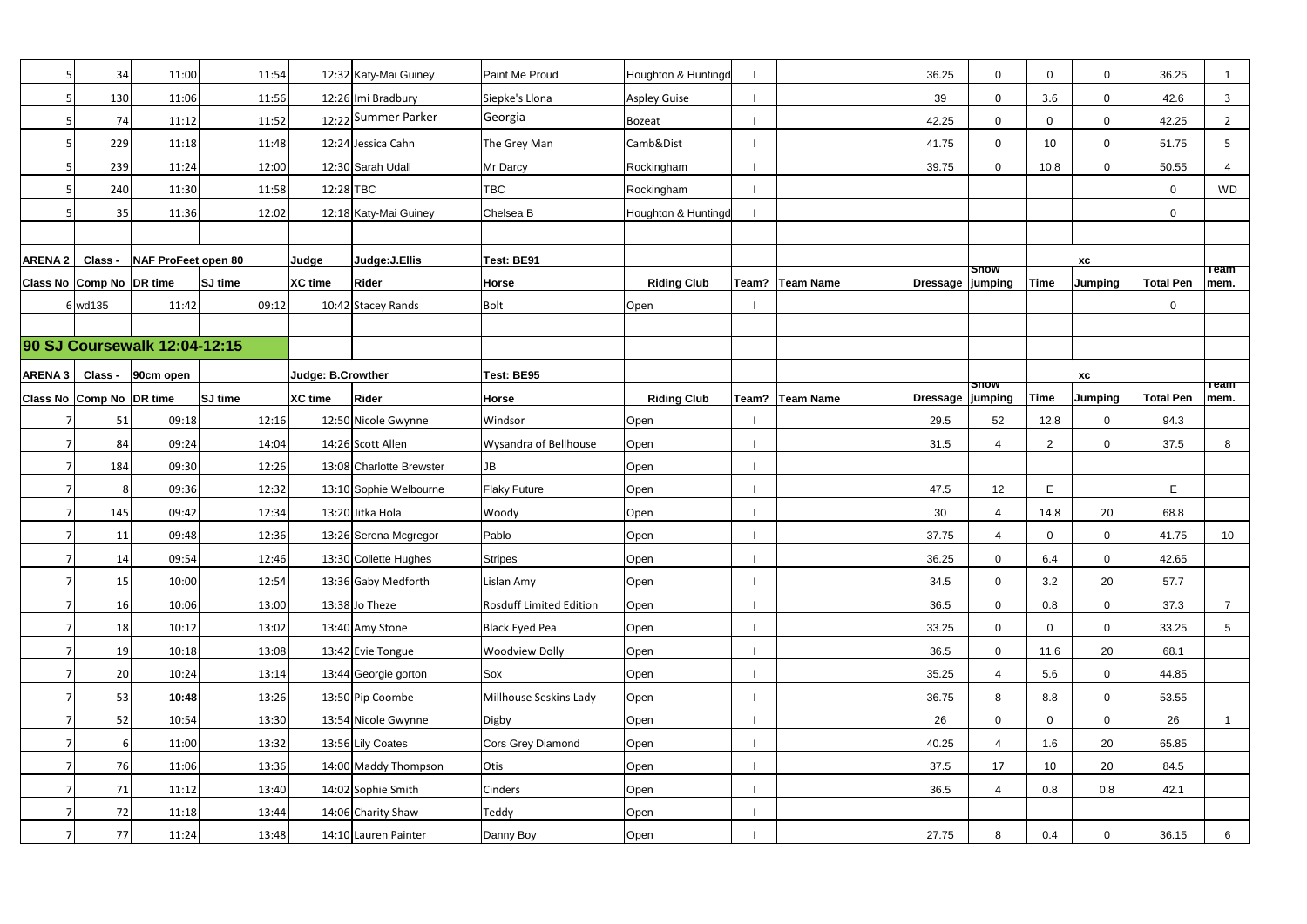|               | 79                       | 11:30 | 13:52                    |                | 14:14 Caroline Green      | Thornhill Jake                | Open                |              |                         | 33.75              | $\overline{\mathcal{A}}$ | 13.6           | $\mathbf{0}$   | 51.35            |                   |
|---------------|--------------------------|-------|--------------------------|----------------|---------------------------|-------------------------------|---------------------|--------------|-------------------------|--------------------|--------------------------|----------------|----------------|------------------|-------------------|
|               | 80                       | 11:36 | 13:56                    |                | 14:18 Evie Mackel         | Lexi                          | Open                |              |                         | 38.5               | 0                        | $\overline{0}$ | $\mathbf 0$    | 38.5             | 9                 |
|               |                          | 11:42 | 14:00                    |                | 14:20 Laurence Hunt       | Imperium                      | Open                |              |                         |                    |                          |                |                |                  |                   |
|               | 85                       | 11:48 | 12:24                    |                | 13:00 Scott Allen         | <b>Billynick of Bellhouse</b> | Open                |              |                         | 22.75              | 8                        | $\Omega$       | $\mathbf 0$    | 30.75            | $\overline{2}$    |
|               | 86                       | 12:12 | 14:08                    |                | 14:30 Lewis Simmons       | Classic Jester                | Open                |              |                         | 31.75              | 0                        | $\overline{0}$ | $\overline{0}$ | 31.75            | $\mathbf{3}$      |
|               | 120                      | 12:18 | 14:12                    |                | 14:34 Jess Hunting        | <b>Weetmans Boy</b>           | Open                |              |                         | 34.25              | 8                        | 3.6            | 20             | 65.85            |                   |
|               | 131                      | 12:24 | 14:16                    |                | 14:38 Claudia Sheridan    | Caruso Del Trebol             | Open                |              |                         |                    |                          |                |                |                  |                   |
|               | 133                      | 12:30 | 14:20                    |                | 14:42 Kirsty Fisher       | Jackpot                       | Open                |              |                         | 38.25              | 0                        | e              | e              | ${\bf e}$        |                   |
|               | 221                      | 12:36 | 14:24                    |                | 14:46 Abi Castle          | Sir Euroman                   | Open                |              |                         | 32.25              | 4                        | $\mathbf{0}$   | 20             | 56.25            |                   |
|               | 136                      | 12:42 | 14:28                    |                | 14:50 Katie Patrick       | Pop the Questions             | Open                |              |                         | 27.25              | 4                        | -F             | E              | E                |                   |
|               | 137                      | 12:48 | 14:32                    |                | 14:54 Emma York           | Celtag                        | Open                |              |                         | 39.25              | 4                        | 9.6            | $\mathbf 0$    | 52.85            |                   |
|               | 140                      | 12:54 | 14:36                    |                | 14:58 Harriet Barron      | Chestnut Hill Moet            | Open                |              |                         | 42.25              | 0                        | 7.2            | $\mathsf{O}$   | 49.45            |                   |
|               | $\overline{9}$           | 13:00 | 14:40                    |                | 15:02 Libby Gill          | Give me a chance              | Open                |              |                         | 31.25              | E                        |                |                | $\mathbf{e}$     |                   |
|               | 183                      | 13:06 | 14:44                    |                | 15:06 Emily Doyle         | I'm Uptown Funk               | Open                |              |                         | 52.5               | $\overline{4}$           | $\mathbf 0$    | $\mathbf 0$    | 56.5             |                   |
|               | 22                       | 13:12 | 14:48                    |                | 15:10 Charlotte Cox       | O'Mally Silver Diamond        | Open                |              |                         | 35.75              | $\overline{\mathcal{A}}$ |                |                | <b>WD</b>        |                   |
|               | 190                      | 13:18 | 14:52                    |                | 15:14 Meg Hasse           | Redbridge Jack                | Open                |              |                         | 33.75              | 12                       | 14             | 20             | 79.75            |                   |
|               | 7WD193                   | 13:36 | 14:56                    |                | 15:18 Molly Brown         | Quinn                         | Open                |              |                         |                    |                          |                |                |                  |                   |
|               | 121                      | 13:42 | 15:00                    |                | 15:22 Georgia Holden      | <b>KMS Cadillac</b>           | Open                |              |                         |                    |                          |                |                |                  |                   |
|               | 122                      | 13:48 | 15:04                    |                | 15:26 Olivia Marsh        | Perseus                       | Open                |              |                         | 23.25              | 0                        | 4.8            | TE             | TE               |                   |
|               | 54                       | 13:54 | 15:08                    |                | 15:30 Rebecca Wood        | On the Buzz                   | Open                |              |                         | 33                 | 0                        | $\mathbf 0$    | $\mathbf 0$    | 33               | 4                 |
|               | 24                       | 14:00 | 15:30                    |                | 15:36 Heather Sherer      | Lester                        | Open                |              |                         |                    |                          |                |                |                  |                   |
|               |                          |       |                          |                |                           |                               |                     |              |                         |                    |                          |                |                |                  |                   |
| <b>ARENA4</b> | Class -                  |       | NAF Magic Senior 90 Team |                | Judge: J.Canty            | Test: BE95                    |                     |              |                         |                    | ਗਾਰੂ                     |                | <b>XC</b>      |                  | <del>ream -</del> |
|               | Class No Comp No DR time |       | <b>SJ</b> time           | <b>XC time</b> | <b>Rider</b>              | Horse                         | <b>Riding Club</b>  |              | Team? Team Name         | Dressage   jumping |                          | Time           | <b>Jumping</b> | <b>Total Pen</b> | mem.              |
| 8.1           | 147                      | 10:56 | 12:52                    |                | 13:28 Kerry Simpson       | <b>Should Coco</b>            | Camb&Dist           |              | Cambridge St Catherines | 34.5               | F                        |                |                | E.               |                   |
| 8.1           | 62                       | 11:02 | 12:22                    |                | 13:02 Ron Pearson         | Spirit                        | Bozeat              | $\mathsf{T}$ | <b>Boost</b>            | 29.5               | 4                        | 9.2            | $\mathbf 0$    | 42.7             |                   |
| 8.1           | 166                      | 11:08 | 12:28                    |                | 13:12 Claire Elbrow       | <b>Blakehill Joey</b>         | Camb&Dist           |              | Cambridge Trinity       | 32.5               | 0                        | $\Omega$       | $\mathbf 0$    | 32.5             | $\mathbf{3}$      |
| 8.1           |                          | 11:14 | 12:38                    | 13:16          |                           |                               |                     |              |                         |                    |                          |                |                |                  |                   |
| 8.1           | 61                       | 11:20 | 12:42                    |                | 13:18 Jodie Rea           | Cavello III                   | Bozeat              |              | Boost                   | 31.5               | 4                        | 0              | $\mathbf 0$    | 35.5             | 6                 |
| 8.1           | 163                      | 11:26 | 12:44                    |                | 13:22 Catherine Monington | <b>Classic Chanel</b>         | Camb&Dist           |              | Cambridge St Catherines | 32                 | 4                        | 0.4            | $\mathbf 0$    | 36.4             | 10                |
| 8.1           | 103                      | 11:32 | 12:48                    |                | 13:34 Izzy Castle         | <b>Brookpark Ruby</b>         | Houghton & Huntingd | T            |                         | 32.25              | 0                        | $\Omega$       | $\mathbf 0$    | 32.25            | $\overline{2}$    |
| 8.1           | 104                      | 11:38 | 12:18                    |                | 12:52 Emma Peacock        | Molly                         | Houghton & Huntingd | $\mathsf{T}$ |                         | 35.25              | 8                        | 6.8            | $\mathsf{O}$   | 50.05            |                   |
| 8.1           | 202                      | 11:44 | 12:56                    |                | 13:46 Bridget Herdman     | Kenny's Lad                   | Keysoe              |              | Mambas                  | 35.25              | 0                        | $\Omega$       | $\mathbf 0$    | 35.25            | 5 <sub>5</sub>    |
| 8.1           | 203                      | 11:50 | 13:04                    |                | 13:52 Sophie Robbins      | Suskie                        | Keysoe              | $\top$       | Mambas                  | 34.5               | 4                        | 0.8            | $\mathbf 0$    | 39.3             |                   |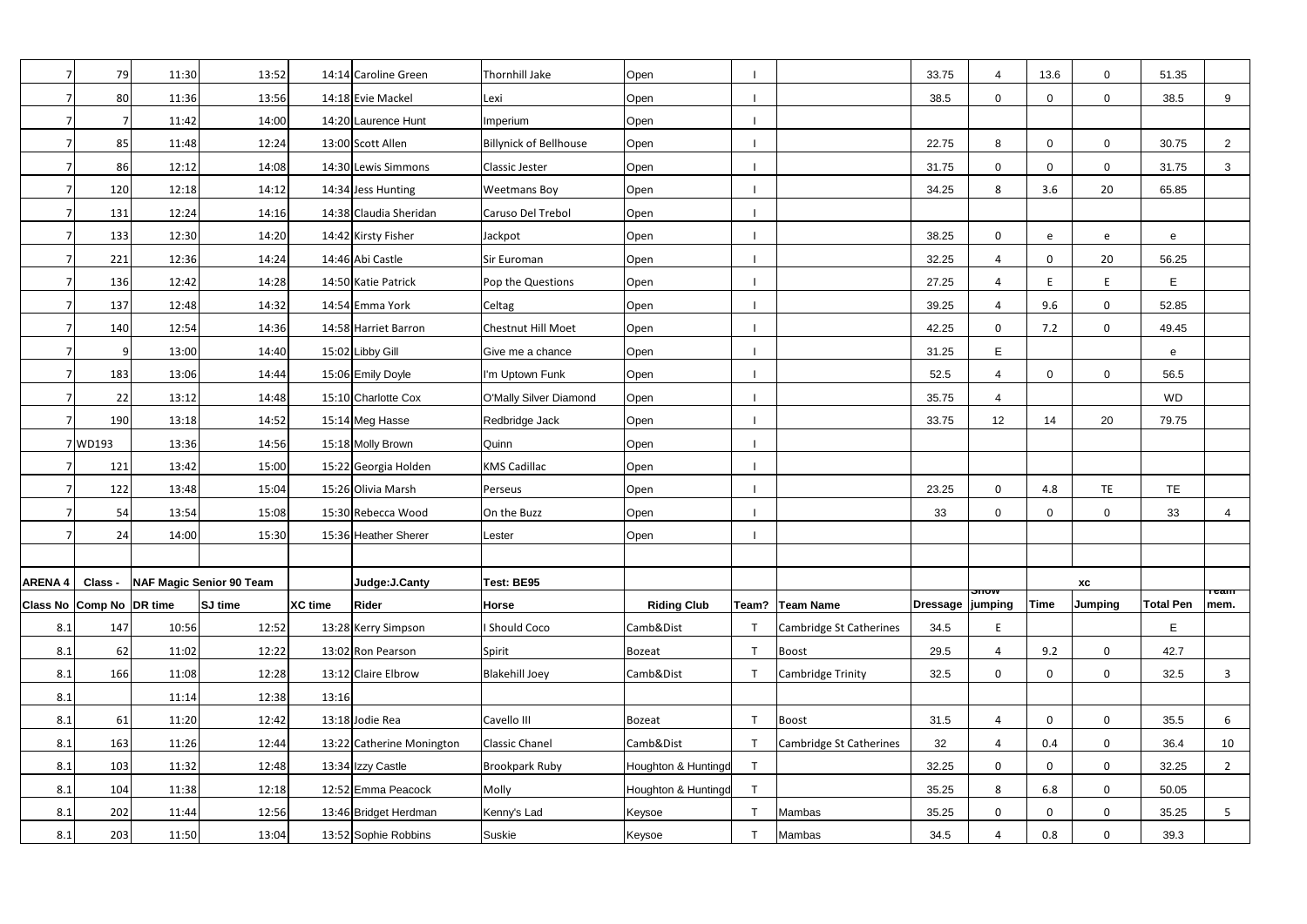| 8.1                      | 206     | 12:08 | 13:10                    |                | 13:58 Nicola Stapleton     | M.D Tyler                      | Keysoe                    |       | <b>Vipers</b>                  | 31.5     | 0                          | 4.8            | 0                          | 36.3             | 9              |
|--------------------------|---------|-------|--------------------------|----------------|----------------------------|--------------------------------|---------------------------|-------|--------------------------------|----------|----------------------------|----------------|----------------------------|------------------|----------------|
| 8.1                      | 207     | 12:14 | 13:16                    |                | 14:04 Helen Dawson         | <b>Chelveston Lass</b>         | Keysoe                    |       | Vipers                         | 32.5     | 8                          | $\mathbf 0$    | $\mathbf 0$                | 40.5             |                |
| 8.1                      | 210     | 12:20 | 13:22                    |                | 14:08 Laura wilcox         | <b>Jesmond Ticket</b>          | Keysoe                    |       | <b>Boas</b>                    | 33.75    | Δ                          | 0.4            | 20                         | 58.15            |                |
| 8.1                      | 211     | 12:26 | 13:24                    |                | 14:12 Claire Lister        | Lux                            | Keysoe                    |       | <b>Boas</b>                    | 35.75    | 0                          | $\mathbf 0$    | $\mathsf{O}$               | 35.75            | 8              |
| 8.1                      | 110     | 12:32 | 13:28                    |                | 14:16 Joanne Monkman       | <b>G Damascus</b>              | <b>MKRC</b>               |       | sapphire                       | 28.75    | $\mathbf 0$                | $\mathbf 0$    | $\mathbf 0$                | 28.75            | $\mathbf{1}$   |
| 8.1                      | 111     | 12:38 | 13:34                    |                | 14:20 Kim Macey            | Beneeko                        | <b>MKRC</b>               |       | sapphire                       | 32       | $\mathbf 0$                | 4.4            | $\mathbf 0$                | 36.4             |                |
| 8.1                      | 175     | 12:44 | 13:38                    |                | 14:22 Lizzie Dodd          | Leestonebassom Lady            | Shillington               |       |                                | 32       | 0                          | 0.8            | 0                          | 32.8             | 4              |
| 8.1                      | 176     | 12:50 | 13:42                    |                | 14:24 Emily Steaggles      | Silver Barle                   | Shillington               |       |                                | 30       | $\Omega$                   | 12.4           | $\mathbf 0$                | 42.4             |                |
| 8.1                      | 46      | 12:56 | 13:46                    |                | 14:28 Emma Vergette        | Ardlonan Star                  | <b>Wittering Acamdemy</b> |       | <b>WARC</b>                    |          |                            |                |                            |                  |                |
| 8.1                      | 42      | 13:02 | 13:50                    |                | 14:32 Sarah Hellyer        | Ace High                       | <b>Wittering Acamdemy</b> |       | <b>WARC</b>                    | 35.5     | $\Omega$                   | $\mathbf 0$    | $\mathbf 0$                | 35.5             | $\overline{7}$ |
|                          |         |       |                          |                |                            |                                |                           |       |                                |          |                            |                |                            |                  |                |
| <b>ARENA 2</b>           | Class - |       | NAF Magic Senior 90 Team |                | Judge:J.Ellis              | Test: BE95                     |                           |       |                                |          |                            |                | $\boldsymbol{\mathsf{XC}}$ |                  |                |
| Class No Comp No DR time |         |       | <b>SJ</b> time           | <b>XC</b> time | Rider                      | <b>Horse</b>                   | <b>Riding Club</b>        | Team? | <b>Team Name</b>               | Dressage | ਗ਼তিক<br>jumping           | <b>Time</b>    | <b>Jumping</b>             | <b>Total Pen</b> | теаш<br>mem.   |
| 8.2                      | 63      | 12:12 | 13:54                    |                | 14:36 Harriet Ensor-Clinch | Beamish                        | Bozeat                    |       | <b>Boost</b>                   | 32.25    | $\Omega$                   | $\mathbf 0$    | 0                          | 32.25            | 1              |
| 8.2                      | 64      | 12:18 | 13:58                    |                | 14:40 Emily Jane Griggs    | Kissemmie Dylan                | Bozeat                    |       | <b>Boost</b>                   | 34.75    |                            | 8.8            | <b>TE</b>                  | <b>TE</b>        |                |
| 8.2                      | 161     | 12:24 | 14:02                    |                | 14:44 Anna Hicks           | <b>KL Crosby</b>               | Camb&Dist                 |       | Cambridge Trinity              | 35.25    | $\Omega$                   | 5.2            | $\mathbf 0$                | 40.45            | $\overline{7}$ |
| 8.2                      | 162     | 12:30 | 14:06                    |                | 14:48 Natalie Gill         | Longwood Mr Diamond            | Camb&Dist                 |       | Cambridge Trinity              | 40.5     | 0                          |                | E                          | E                |                |
| 8.2                      | 164     | 12:36 | 14:10                    |                | 14:52 Nuala Hemington      | Oscar                          | Camb&Dist                 |       | <b>Cambridge St Catherines</b> | 35.25    | $\mathbf 0$                | $\mathbf 0$    | $\mathbf 0$                | 35.25            | 3              |
| 8.2                      | 165     | 12:42 | 14:14                    |                | 14:56 Kate Sullivan        | <b>Colour Miss Ireland</b>     | Camb&Dist                 |       | Cambridge St Catherines        | 33.75    | $\Delta$                   | 30.8           | 20                         | 88.55            |                |
| 8.2                      | 105     | 12:48 | 14:18                    |                | 15:00 Lauren Dolby         | <b>Coolamber Just Cruising</b> | Houghton & Huntingd       |       |                                | 37       | 0                          |                | E                          | E                |                |
| 8.2                      | 106     | 12:54 | 14:22                    |                | 15:04 Katy Watson          | The Night Swatch               | Houghton & Huntingd       |       |                                | 31.25    | 20                         | 0.4            | 0                          | 51.65            | 10             |
| 8.2                      | 204     | 13:00 | 14:26                    |                | 15:08 Jo Jordon            | royal Diamond                  | Keysoe                    |       | Mambas                         | 36.5     | 0                          | 4.8            | $\mathsf{O}\xspace$        | 41.3             | 8              |
| 8.2                      | 205     | 13:06 | 14:30                    |                | 15:12 Gillian Tusting      | Newcopse Smudger               | Keysoe                    |       | Mambas                         |          |                            |                |                            |                  |                |
| 8.2                      | 208     | 13:24 | 14:34                    |                | 15:16 Laura Douty          | Lady Lily                      | Keysoe                    |       | <b>Vipers</b>                  | 39       | 4                          | E              |                            | E                |                |
| 8.2                      | 209     | 13:30 | 14:38                    |                | 15:20 Annmarie Ryan        | <b>Blairfield Equinox</b>      | Keysoe                    |       | <b>Vipers</b>                  | 36.75    | 8                          | 1.6            | $\mathbf 0$                | 46.35            | 9              |
| 8.2                      | 212     | 13:36 | 14:42                    |                | 15:24 Penny Hipwell        | Cool Amberalka                 | Keysoe                    |       | Boas                           | 37       | $\mathbf 0$                | 0.8            | 0                          | 37.8             | 5              |
| 8.2                      | 112     | 13:42 | 14:46                    |                | 15:28 Judith Hodges        | Solans Springtime              | <b>MKRC</b>               |       | sapphire                       | 32.25    | $\mathbf 0$                | $\overline{2}$ | $\mathsf{O}$               | 34.25            | $2^{\circ}$    |
| 8.2                      | 113     | 13:48 | 14:50                    |                | 15:32 Nicola Marston       | Caught in the act              | <b>MKRC</b>               |       | sapphire                       | 37.5     | $\overline{7}$             | 19.6           | 40                         | 104.1            |                |
| 8.2                      | 213     | 13:54 | 14:54                    | 15:36 TBC      |                            | TBC                            | Keysoe                    |       | Boas                           |          |                            |                |                            |                  |                |
| 8.2                      | 177     | 14:00 | 14:58                    |                | 15:38 Julie Wright         | Moylaw Patcheen                | Shillington               |       |                                | 37       | $\mathbf 0$                | 1.6            | $\mathsf{O}$               | 38.6             | 6              |
| 8.2                      | 178     | 14:06 | 15:02                    |                | 15:40 Sammi Wuidart        | Lince II                       | Shillington               | T     |                                | 32       | $\boldsymbol{\mathcal{A}}$ | 1.2            | $\mathbf 0$                | 37.2             | 4              |
| 8.2                      | 43      | 14:12 | 15:06                    |                | 15:42 Nikki Webb           | Mo Chara Barney                | <b>Wittering Acamdemy</b> |       | <b>WARC</b>                    | 35       | $\mathbf 0$                | $\mathbf 0$    | <b>TE</b>                  | <b>TE</b>        |                |
| 8.2                      | 44      | 14:18 | 15:10                    |                | 16:00 Kate Wallett         | Cassanova King                 | <b>Wittering Acamdemy</b> |       | <b>WARC</b>                    |          |                            |                |                            |                  |                |
|                          |         |       |                          |                |                            |                                |                           |       |                                |          |                            |                |                            |                  |                |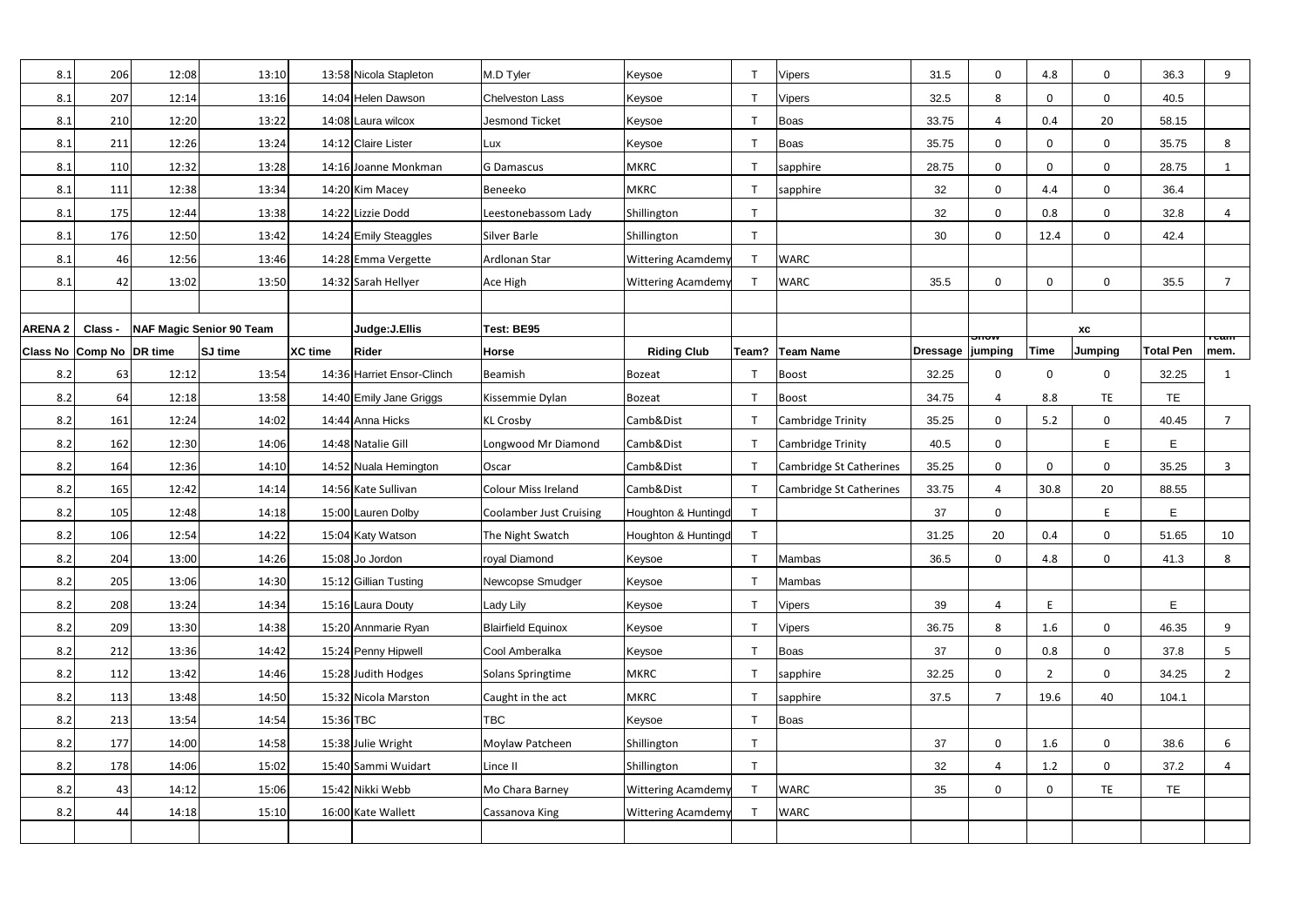| <b>ARENA1</b>       | Class -                  | NAF Magic Senior 90 Ind       |                          |                 | Judge: J.Atack          | Test: BE95                           |                           |                   |                    |                            |                | XC                         |                  | <b>Team</b>          |
|---------------------|--------------------------|-------------------------------|--------------------------|-----------------|-------------------------|--------------------------------------|---------------------------|-------------------|--------------------|----------------------------|----------------|----------------------------|------------------|----------------------|
|                     | Class No Comp No DR time |                               | SJ time                  | <b>XC time</b>  | <b>Rider</b>            | <b>Horse</b>                         | <b>Riding Club</b>        | Team? Team Name   | Dressage   jumping | <u>ənow</u>                | <b>Time</b>    | <b>Jumping</b>             | <b>Total Pen</b> | mem.                 |
|                     | 128                      | 10:54                         | 12:40                    |                 | 12:58 Jo Rimell         | <b>Primitive Gold</b>                | <b>Aspley Guise</b>       |                   |                    |                            |                |                            |                  |                      |
|                     | 129                      | 11:00                         | 12:30                    |                 | 12:56 Kate Bouchier     | Dexter's Calico Joe                  | <b>Aspley Guise</b>       |                   | 33.5               | 8                          | 0.4            | $\mathbf 0$                | 41.9             | $\overline{2}$       |
|                     | 68                       | 11:06                         | 12:20                    |                 | 12:54 Hannah Babb       | <b>Nelly</b>                         | Bozeat                    |                   | 36                 | 8                          | $\overline{2}$ | $\mathbf 0$                | 46               | 3                    |
|                     | 70                       | 11:12                         | 13:18                    |                 | 13:32 Sarah Barrett     | Bijou                                | Bozeat                    |                   | 39.25              | 42                         | 1.2            | 0                          | 82.45            | 4                    |
|                     |                          | 11:18                         | 12:50                    | 13:04           |                         |                                      |                           |                   |                    |                            |                |                            |                  |                      |
|                     | 108                      | 11:24                         | 12:58                    |                 | 13:06 Allison Bousfield | Zanzibar                             | Houghton & Hunting        |                   |                    |                            |                |                            |                  |                      |
|                     | 45                       | 11:30                         | 13:06                    |                 | 13:14 Nicola Robinson   | Millennium Quest                     | <b>Wittering Acamdemy</b> |                   | 37                 | 0                          | 8              | 40                         | 85               | 5                    |
|                     | 41                       | 11:36                         | 13:12                    |                 | 13:24 Kerry Dean        | Prince of Gdansk                     | <b>Wittering Acamdemy</b> |                   | 38                 | $\Omega$                   | $\Omega$       | 0                          | 38               | $\mathbf 1$          |
|                     | 243                      | 11:42                         | 13:13                    |                 | 13:26 Tracey Manning    | Satin Rose                           | Rockingham                |                   | 41.5               | $\Omega$                   | E              |                            | E                |                      |
|                     |                          |                               |                          |                 |                         |                                      |                           |                   |                    |                            |                |                            |                  |                      |
| <b>ARENA1</b>       | Class -                  |                               | NAF Magic Junior 90 Team |                 | Judge: J.Atack          | Test: BE95                           |                           |                   |                    |                            |                | XC                         |                  |                      |
|                     | Class No Comp No DR time |                               | SJ time                  | <b>XC time</b>  | <b>Rider</b>            | <b>Horse</b>                         | <b>Riding Club</b>        | Team?   Team Name | Dressage   jumping | onow                       | <b>Time</b>    | <b>Jumping</b>             | <b>Total Pen</b> | <u> Team</u><br>mem. |
| 10                  | 231                      | 12:00                         | 15:14                    |                 | 15:44 Erin Braybrooke   | Mr Maurus aka Twilight App Camb&Dist |                           | Trinity           | 35.5               | 8                          | $\mathbf{0}$   | $\mathbf 0$                | 43.5             | $\overline{2}$       |
| 10                  | 232                      | 12:06                         | 15:16                    |                 | 15:46 Ruby Leonard      | Treehoo Gennie                       | Camb&Dist                 | Trinity           | 41.25              |                            | 7.6            | $\mathbf 0$                | 52.85            | 3                    |
| 10                  | 233                      | 12:12                         | 15:18                    |                 | 15:48 Eliza Saunders    | <b>Barney Rubble</b>                 | Camb&Dist                 | Trinity           | 41.5               | 0                          | $\mathbf{0}$   | $\mathbf 0$                | 41.5             | -1                   |
|                     |                          |                               |                          |                 |                         |                                      |                           |                   |                    |                            |                |                            |                  |                      |
| <b>ARENA1</b>       | Class -                  | NAF Magic Junior 90 Ind       |                          |                 | Judge: J.Atack          | Test: BE95                           |                           |                   |                    |                            |                | XC                         |                  |                      |
|                     | Class No Comp No DR time |                               | SJ time                  | <b>XC time</b>  | <b>Rider</b>            | <b>Horse</b>                         | <b>Riding Club</b>        | Team? Team Name   | Dressage   jumping | <b>Snow</b>                | <b>Time</b>    | <b>Jumping</b>             | <b>Total Pen</b> | ⊤eam<br>mem.         |
| 11                  | 59                       | 12:18                         | 15:20                    |                 | 15:50 Ruby Loveder      | Tubbervale bruader                   | Bozeat                    |                   | 36                 |                            | $\Omega$       | 0                          | 40               | 2                    |
| 11                  | 60                       | 12:24                         | 15:22                    |                 | 15:52 Alice Spence      | Sabos Princess Freya                 | Bozeat                    |                   | 38                 | 0                          | 1.2            | 0                          | 39.2             |                      |
| 11                  | 36                       | 12:30                         | 15:24                    |                 | 15:54 Ava Sambrook      | <b>Kilmurray Rocket</b>              | Houghton & Huntingd       |                   | 38.25              | $\boldsymbol{\mathcal{A}}$ | 19.6           | 20                         | 81.85            | $\overline{3}$       |
| 11                  | 181                      | 12:36                         | 15:26                    |                 | 15:56 Emily Brown       | Amber                                | Shillington               |                   | 41.5               | E                          |                |                            | E                |                      |
| 11                  | 182                      | 12:42                         | 15:28                    |                 | 15:58 Poppy Grovestock  | Fortunes Rock                        | Shillington               |                   | 39.5               | F                          |                |                            | E                |                      |
|                     |                          |                               |                          |                 |                         |                                      |                           |                   |                    |                            |                |                            |                  |                      |
|                     |                          | 100 SJ Coursewalk 15:32-15:42 |                          |                 |                         |                                      |                           |                   |                    |                            |                |                            |                  |                      |
|                     |                          |                               |                          |                 |                         |                                      |                           |                   |                    |                            |                |                            |                  |                      |
| $ARENA 4   Class -$ |                          | 100cm Open                    |                          | Judge: D.Morgan |                         | Test: BE101                          |                           |                   |                    |                            |                | $\boldsymbol{\mathsf{xc}}$ |                  |                      |
|                     | Class No Comp No DR time |                               | <b>SJ</b> time           | <b>XC time</b>  | <b>Rider</b>            | <b>Horse</b>                         | <b>Riding Club</b>        | Team?   Team Name | Dressage   jumping | <b>Snow</b>                | <b>Time</b>    | <b>Jumping</b>             | <b>Total Pen</b> | <b>Team</b><br>mem.  |
| 12                  | 235                      | 13:30                         | 16:30                    |                 | 16:50 Sarah Bullimore   | Flo                                  | Open                      |                   | 30 <sup>°</sup>    | 0                          | 9.6            | $\mathbf 0$                | 39.6             | 5                    |
| 12                  | 82                       | 13:36                         | 15:46                    |                 | 17:22 Alex Postolowsky  | <b>Balthos</b>                       | Open                      |                   | 28                 | $\Omega$                   | 8              | $\overline{0}$             | 36               | $\overline{2}$       |
| 12                  | 10                       | 13:42                         | 16:20                    |                 | 16:48 Carrie-Anne Adams | The Drover                           | Open                      |                   | 28.5               | $\Omega$                   | 13.2           | $\mathbf 0$                | 41.7             | 6                    |
| 12                  | 191                      | 13:48                         | 15:50                    |                 | 16:20 Gemma Hall        | Punch                                | Open                      |                   | 34.25              | 8                          | wd             | wd                         | wd               |                      |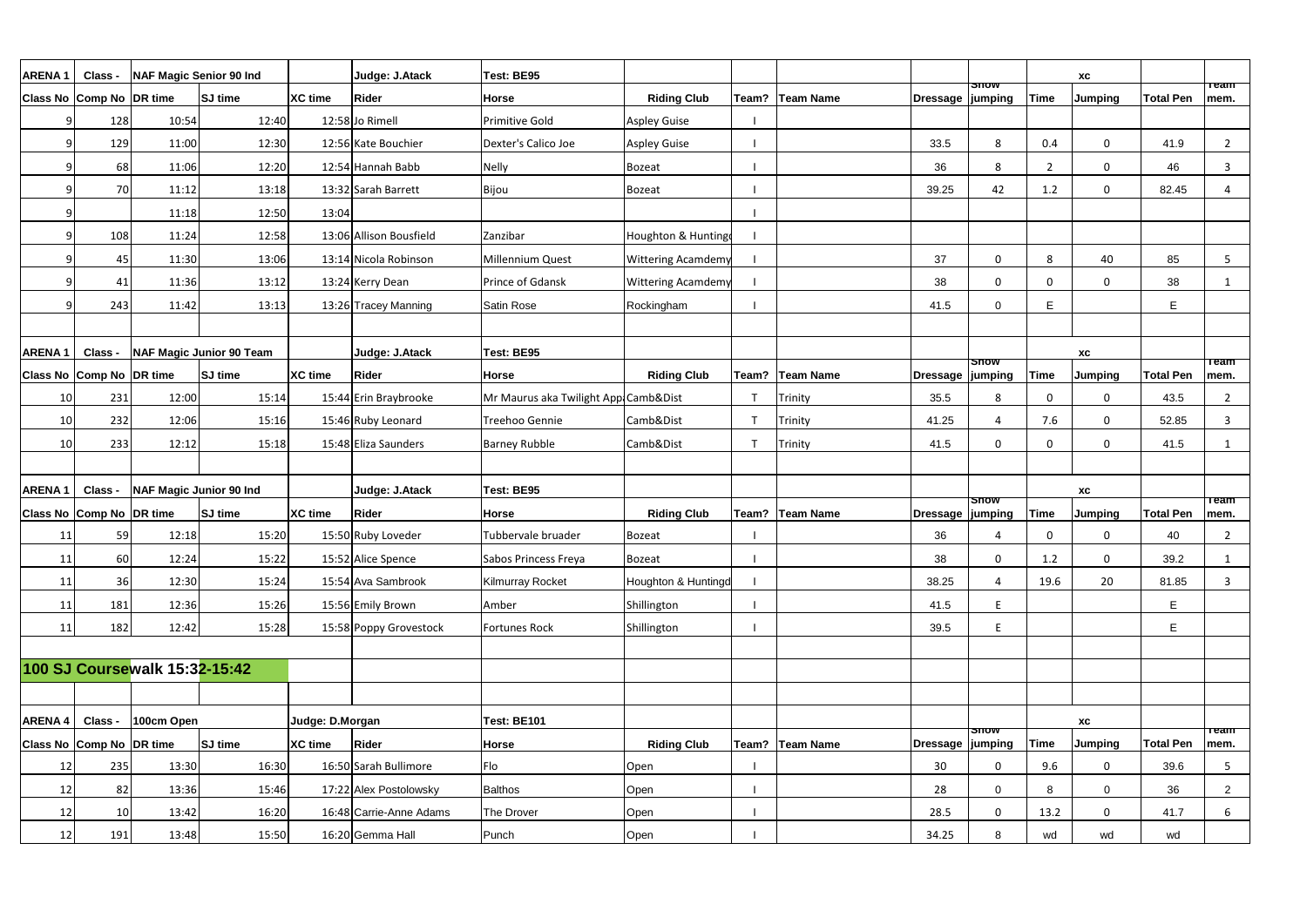| 12            | 13                       | 13:54 | 15:52                             |                | 16:24 Victoria Sunter    | <b>Ballyduff Max</b>     | Open                |                |                      | 32 <sup>2</sup>    | $\Omega$       | 6.4            | $\mathbf 0$    | 38.4             | $\mathbf{3}$        |
|---------------|--------------------------|-------|-----------------------------------|----------------|--------------------------|--------------------------|---------------------|----------------|----------------------|--------------------|----------------|----------------|----------------|------------------|---------------------|
| 12            | 83                       | 14:06 | 16:14                             |                | 16:48 Alex Postolowsky   | Eden                     | Open                |                |                      | 32.25              | <b>WD</b>      |                |                | <b>WD</b>        |                     |
| 12            | 236                      | 14:12 | 16:00                             |                | 17:20 Sarah Bullimore    | Evie                     | Open                |                |                      | 31.75              | $\Omega$       | 10.4           | 0              | 42.15            |                     |
| 12            | 117                      | 14:30 | 15:58                             |                | 16:32 Tanya Bridgeman    | <b>Bambi</b>             | Open                |                |                      |                    |                |                |                |                  |                     |
| 12            | 123                      | 14:36 | 16:10                             |                | 16:42 Georgia Holden     | Classic                  | Open                |                |                      |                    |                |                |                |                  |                     |
| 12            | 237                      | 14:42 | 16:16                             |                | 18:02 Sarah Bullimore    | Roy                      | Open                |                |                      | 30.25              | 0              | 16.8           | $\mathbf 0$    | 47.05            | 9                   |
| 12            | 146                      | 14:48 | 16:22                             |                | 16:38 Jitka Hola         | Duffy                    | Open                |                |                      | 33                 | 4              | 6              | $\mathbf 0$    | 43               | 8                   |
| 12            | 186                      | 14:54 | 16:08                             |                | 16:40 Charlotte Mitchell | <b>Nettis</b>            | Open                |                |                      | 34.25              | 12             | -8             | $\mathbf 0$    | 54.25            | 10                  |
| 12            | 189                      | 15:00 | 16:02                             |                | 16:34 Zoe Bryson         | <b>Bonmahon Rembrant</b> | Open                |                |                      |                    |                |                |                |                  |                     |
| 12            | 12                       | 15:06 | 16:12                             |                | 16:44 Poppy Pitt         | <b>MHS Africa</b>        | Open                |                |                      | 26.5               | $\Omega$       | 13.6           | 20             | 60.1             |                     |
| 12            | 118                      | 15:12 | 15:56                             |                | 16:28 Amber Woodhouse    | Lola                     | Open                |                |                      | 24.25              | $\Omega$       | $\Omega$       | $\overline{0}$ | 24.25            |                     |
| 12            | 238                      | 15:18 | 15:44                             |                | 17:04 Sarah Bullimore    | Donald                   | Open                |                |                      | 27.25              | 4              | 7.2            | $\mathbf 0$    | 38.45            | 4                   |
|               |                          |       |                                   |                |                          |                          |                     |                |                      |                    |                |                |                |                  |                     |
| <b>ARENA1</b> | Class -                  |       | NAF ProFeet Senior 100 Team Judge |                | Judge: J.Atack           | <b>Test: BE101</b>       |                     |                |                      |                    |                |                | XC             |                  |                     |
|               | Class No Comp No DR time |       | <b>SJ</b> time                    | <b>XC</b> time | <b>Rider</b>             | <b>Horse</b>             | <b>Riding Club</b>  |                | Team? Team Name      | Dressage   jumping | snow           | <b>Time</b>    | <b>Jumping</b> | <b>Total Pen</b> | <u>neam</u><br>mem. |
| 13            | 215                      | 13:00 | 16:18                             |                | 16:46 Pip Marshall       | Maggie                   | Keysoe              | $\mathbf{T}$   | Jaguars              | 29.25              | $\Omega$       | 6              | $\mathbf 0$    | 35.25            | 5 <sup>5</sup>      |
| 13            | 66                       | 13:06 | 16:40                             |                | 17:12 Louise Kemble      | <b>TOUCH OF AMBER</b>    | Bozeat              | ਾ              | <b>Bounty</b>        | 38.5               | 25             | ret            |                | ret              |                     |
| 13            | 67                       | 13:12 | 16:06                             |                | 16:36 Chloe Alibone      | Rocco                    | Bozeat              | $\mathsf{T}$   | <b>Bounty</b>        | 43.5               | $\overline{a}$ | 8.4            | $\mathbf 0$    | 55.9             | 9                   |
| 13            | 30 <sup>1</sup>          | 13:18 | 16:24                             |                | 16:52 Katherine Peden    | <b>Rufus</b>             | Houghton & Huntingd | $\mathsf{T}$   |                      | 29.5               | $\Omega$       | 1.6            | $\overline{0}$ | 31.1             | $\mathbf{1}$        |
| 13            | 29                       | 13:24 | 16:26                             |                | 16:54 Barry Meningen     | News For You             | Houghton & Huntingd | T              |                      | 37.75              |                | $\overline{0}$ | $\mathbf 0$    | 41.75            | 8                   |
| 13            | 245                      | 13:30 | 16:28                             |                | 16:56 Hannah Babb        | <b>Skippy</b>            | Bozeat              |                | <b>Bounty</b>        | 40.25              | E              |                |                | E                |                     |
| 13            | 31                       | 13:36 | 16:04                             |                | 16:58 Emily Miles-Thomas | <b>BBS Lovejoy</b>       | Houghton & Huntingd | T              |                      | 29                 | 4              | $\mathbf 0$    | $\mathbf 0$    | 33               | 3                   |
| 13            | 32                       | 13:42 | 16:32                             |                | 17:00 Lizzy Erian Round  | <b>Bountiful Bess</b>    | Houghton & Huntingd | $\mathsf{T}$   |                      |                    |                |                |                |                  |                     |
| 13            | 216                      | 13:48 | 16:34                             |                | 17:02 Emily Meredith     | Icarlos                  | Keysoe              | $\mathsf{T}$   | Jaguars              | 33                 | 0              | $\mathbf 0$    | $\mathbf 0$    | 33               | 4                   |
| 13            | 167                      | 13:54 | 16:36                             |                | 17:06 Jenna Hoyle        | Joey                     | Camb&Dist           |                | Cambridge Magdadelen | 39.25              | $\Omega$       | $\overline{0}$ | $\mathbf 0$    | 39.25            | $\overline{7}$      |
| 13            | 168                      | 14:00 | 16:38                             |                | 17:08 Polly Taylor       | Casseopia                | Camb&Dist           | $\mathbf \tau$ | Cambridge Magdadelen | 31.5               | 0              | 1.2            | $\mathbf 0$    | 32.7             | $\overline{2}$      |
| 13            | 65                       | 14:06 | 15:48                             |                | 16:22 Elise Kyle         | <b>Sizzing Sophie</b>    | Bozeat              |                | <b>Bounty</b>        |                    |                |                |                |                  |                     |
| 13            | 170                      | 14:12 | 16:42                             |                | 17:14 Georgina Shepherd  | <b>Historical Giant</b>  | Camb&Dist           |                | Cambridge Magdadelen |                    |                |                |                |                  |                     |
| 13            | 169                      | 14:18 | 16:44                             |                | 17:16 Kerry Simpson      | Go with the flo          | Camb&Dist           |                | Cambridge Magdadelen | 36.5               | 0              | $\mathbf 0$    | $\mathbf 0$    | 36.5             | $6\overline{6}$     |
| 13            | 217                      | 14:24 | 16:46                             | 17:18 TBC      |                          | <b>TBC</b>               | Keysoe              | $\mathbf{T}$   | Jaguars              |                    |                |                |                |                  |                     |
|               |                          |       |                                   |                |                          |                          |                     |                |                      |                    |                |                |                |                  |                     |
| ARENA 3       | Class -                  |       | NAF SuperflexSenior 100 Ind       |                | Judge:P.Connolly         | <b>Test: BE101</b>       |                     |                |                      |                    |                |                | <b>XC</b>      |                  |                     |
|               | Class No Comp No DR time |       | <b>SJ</b> time                    | XC time        | <b>Rider</b>             | Horse                    | <b>Riding Club</b>  |                | Team?   Team Name    | Dressage   jumping | <u>তাাতক</u>   | <b>Time</b>    | Jumping        | <b>Total Pen</b> | ⊤eam<br>mem.        |
| 14            | 179                      | 14:24 | 17:00                             |                | 17:34 Charlotte Houghton | Royale Commission        | Shillington         |                |                      | 32.25              | 0              | 0.8            | 20             | 53.05            | 4                   |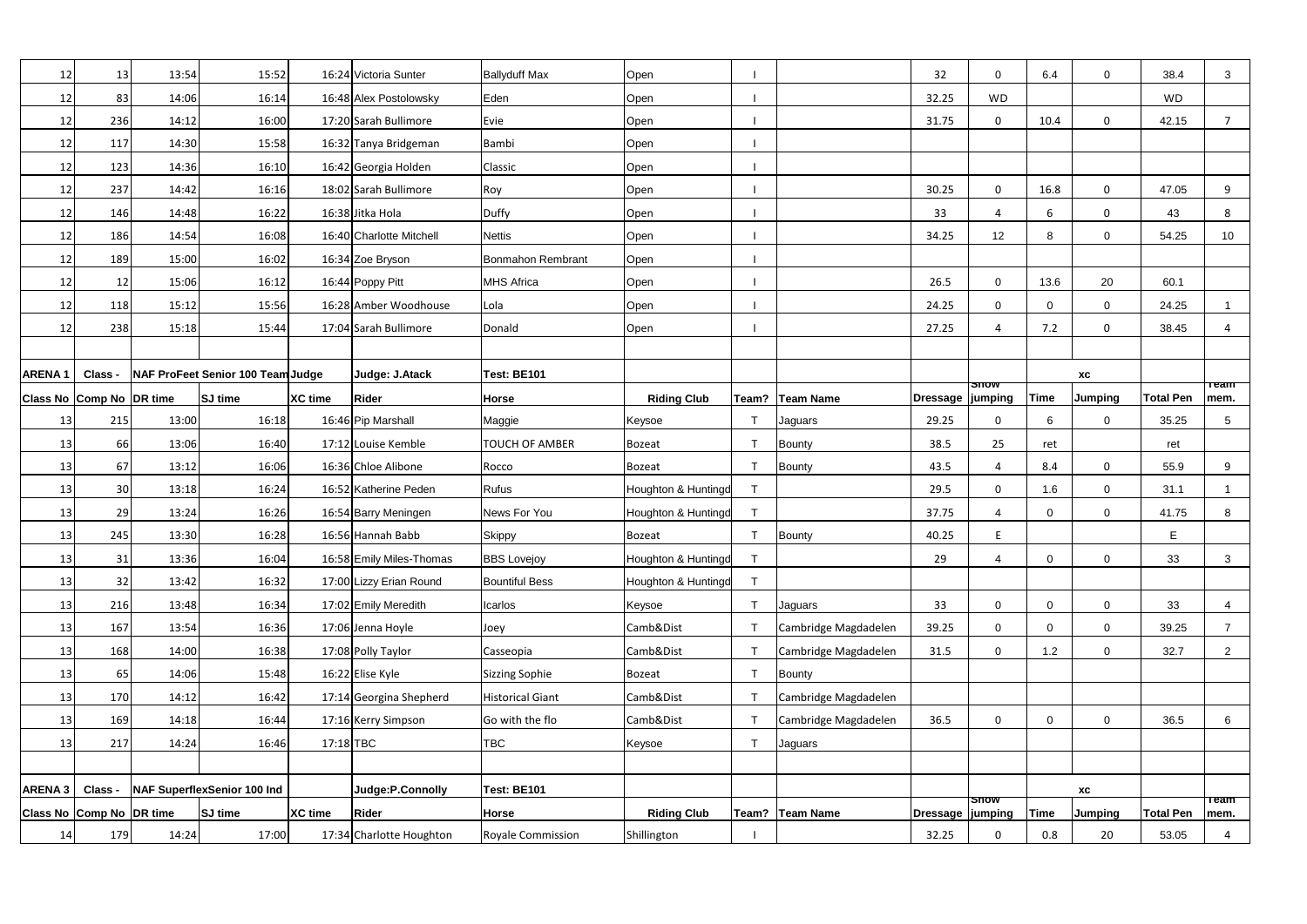| 14                | 114                      | 14:30                | 16:52                          |                | 17:26 Becky Amos         | <b>Attyrory Mickey Jnr</b> | MKRC                |              |                   | 31                 | $\Omega$         | $\mathbf{0}$ | $\mathbf 0$      | 31               | -1                                    |
|-------------------|--------------------------|----------------------|--------------------------------|----------------|--------------------------|----------------------------|---------------------|--------------|-------------------|--------------------|------------------|--------------|------------------|------------------|---------------------------------------|
| 14                | 241                      | 14:36                | 16:54                          |                | 17:28 Emily Hall         | Top Tottie                 | Rockingham          |              |                   | 33.75              | 4                | 7.6          | $\mathbf 0$      | 45.35            | $\mathbf{3}$                          |
| 14                | 242                      | 14:42                | 16:56                          |                | 17:30 Page Walker        | Marmalade                  | Rockingham          |              |                   | 36                 | 8                | $\Omega$     | $\overline{0}$   | 44               | $\overline{2}$                        |
| 14                | 69                       | 14:48                | 16:58                          |                | 17:32 Elise Kyle         | <b>Dusty</b>               | Bozeat              |              |                   |                    |                  |              |                  |                  |                                       |
|                   |                          |                      |                                |                |                          |                            |                     |              |                   |                    |                  |              |                  |                  |                                       |
| <b>ARENA 3</b>    | Class -                  |                      | NAF Superflex Junior 100 Ind   |                | Judge:P.Connolly         | Test: BE101                |                     |              |                   |                    |                  |              | ХC               |                  |                                       |
|                   | Class No Comp No DR time |                      | SJ time                        | <b>XC time</b> | <b>Rider</b>             | <b>Horse</b>               | <b>Riding Club</b>  |              | Team? Team Name   | Dressage   jumping | <del>ວ</del> ກວw | Time         | <b>Jumping</b>   | <b>Total Pen</b> | †⊤eam<br>mem.                         |
| 16                | 115                      | 14:54                | 16:50                          |                | 17:24 Amelie Fricker     | Apple Blossom              | MKRC                |              |                   |                    |                  |              |                  | <b>NS</b>        |                                       |
|                   |                          |                      |                                |                |                          |                            |                     |              |                   |                    |                  |              |                  |                  |                                       |
|                   |                          |                      | 100+ SJ Coursewalk 17:04-17:14 |                |                          |                            |                     |              |                   |                    |                  |              |                  |                  |                                       |
|                   |                          |                      |                                |                |                          |                            |                     |              |                   |                    |                  |              |                  |                  |                                       |
| ARENA 3           | Class -                  | $100+$ Open SJ time  |                                | <b>XC</b> time | Judge:P.Connolly         | Test: BE110                |                     |              |                   |                    |                  |              | XC               |                  |                                       |
|                   | Class No Comp No DR time |                      |                                |                | <b>Rider</b>             | Horse                      | <b>Riding Club</b>  |              | Team?   Team Name | Dressage   jumping | <b>Snow</b>      | <b>Time</b>  | <b>Jumping</b>   | <b>Total Pen</b> | <b>Team</b><br>mem.                   |
| 17                | 143                      | 15:00                | 17:38                          |                | 17:58 Alex Postolowsky   | Tulla Clover               | Open                |              |                   | 34.75              | 0                | $\mathbf 0$  | 0                | 34.75            | $\mathbf 1$                           |
| 17                | 192                      | 15:06                | 17:42                          |                | 18:04 Gemma Hall         | Dassett Romance            | Open                |              |                   | 33.5               | 30               | wd           | wd               | wd               | wd                                    |
|                   |                          |                      |                                |                |                          |                            |                     |              |                   |                    |                  |              |                  |                  |                                       |
|                   |                          |                      |                                |                |                          |                            |                     |              |                   |                    |                  |              |                  |                  |                                       |
| <b>ARENA 3</b>    | Class -                  | NAF SuperfieSJ time  |                                | <b>XC time</b> | Judge:P.Connolly         | Test: BE110                |                     |              |                   |                    |                  |              | XC               |                  |                                       |
|                   | Class No Comp No DR time |                      |                                |                | <b>Rider</b>             | <b>Horse</b>               | <b>Riding Club</b>  |              | Team?   Team Name | Dressage   jumping | <b>Snow</b>      | <b>Time</b>  | <b>Jumping</b>   | <b>Total Pen</b> | <u>neam</u><br>mem.                   |
| 18                | 148                      | 15:30                | 17:20                          |                | 17:40 Phillippa Williams | <b>Simply Tango</b>        | Camb&Dist           |              |                   | 26                 | $\Omega$         | 4.8          | $\mathbf 0$      | 30.8             |                                       |
| 18                | 149                      | 15:36                | 17:22                          |                | 17:42 Sandra Morgan      | <b>Stald Mejses Cordel</b> | Camb&Dist           |              |                   | 31                 | $\Omega$         | 4.8          | $\overline{0}$   | 35.8             | 3                                     |
| 18                | 150                      | 15:42                | 17:24                          |                | 17:44 Pretoria Lee       | Cassdini                   | Camb&Dist           |              |                   | 34.75              | 0                | $\Omega$     | $\mathbf 0$      | 34.75            | $\overline{2}$                        |
| 18                | 25                       | 15:48                | 17:26                          |                | 17:46 Barry Meningen     | Inesta                     | Houghton & Huntingd |              |                   | 40.75              | 0                | 0            | $\boldsymbol{0}$ | 40.75            | $5\phantom{.0}$                       |
| 18                | 26                       | 15:54                | 17:28                          |                | 17:48 Sam Morgan         | Trequite                   | Houghton & Huntingd |              |                   | 34.5               | $\overline{4}$   | $\Omega$     | $\overline{0}$   | 38.5             | 4                                     |
| 18                | 27                       | 16:18                | 17:18                          |                | 17:38 Harri Green        | Cuz                        | Houghton & Hunting  | $\mathbf{T}$ |                   | 35                 | $\overline{A}$   | 16           | $\mathbf 0$      | 55               | $\overline{7}$                        |
| 18                | 28                       | 16:06                | 17:32                          |                | 17:52 Anna Cheney        | Strega JX                  | Houghton & Huntingd |              |                   | 38.5               | 8                | 1.2          | $\overline{0}$   | 47.7             | 6                                     |
| 18                |                          | 16:12                | 17:34                          | 17:54 TBC      |                          |                            | Camb&Dist           | $\mathbf{T}$ |                   |                    |                  |              |                  |                  |                                       |
|                   |                          |                      |                                |                |                          |                            |                     |              |                   |                    |                  |              |                  |                  |                                       |
| ARENA 3   Class - |                          | NAF Superfic SJ time |                                | <b>XC</b> time | Judge:P.Connolly         | Test: BE110                |                     |              |                   |                    |                  |              | XC               |                  |                                       |
|                   | Class No Comp No DR time |                      |                                |                | Rider                    | <b>Horse</b>               | <b>Riding Club</b>  |              | Team?   Team Name | Dressage   jumping | <b>Snow</b>      | <b>Time</b>  | Jumping          | <b>Total Pen</b> | $\overline{\phantom{a}}$ Team<br>mem. |
| 19                | 218                      | 16:24                | 17:36                          |                | 17:56 Freya Peverell     | <b>Lyrical Mind</b>        | Keysoe              |              |                   | 32                 |                  | 4.4          | $\mathbf 0$      | 40.4             | $\overline{2}$                        |
| 19                | 219                      | 16:30                | 17:16                          |                | 17:36 Beth Symington     | What A Man VDL             | Keysoe              |              |                   | 27                 | Δ                | 0.8          | $\mathbf 0$      | 31.8             | $\mathbf{1}$                          |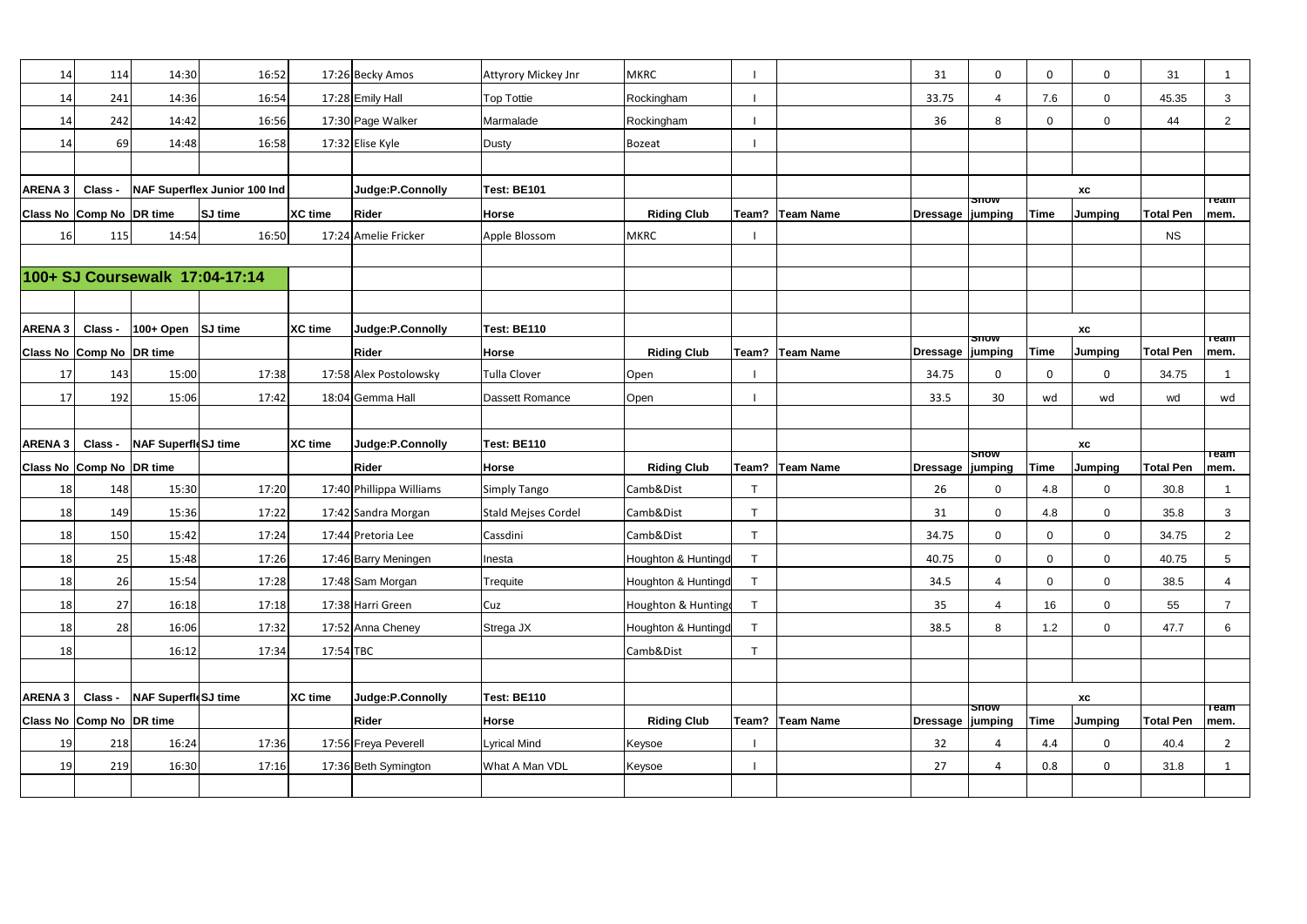# **Overall Awards - BRC Area 7 Junior 80 Horse Trials**

| Section   Numberl | Horse | Rider | Club | T/I | <b>Team Name</b> | <b>Dressage</b> | App. 11A | <sup>v</sup> C Time | $\overline{\phantom{a}}$<br>് Jump | Tota. | Place | Place |
|-------------------|-------|-------|------|-----|------------------|-----------------|----------|---------------------|------------------------------------|-------|-------|-------|
|                   |       |       |      |     |                  |                 |          |                     |                                    |       |       |       |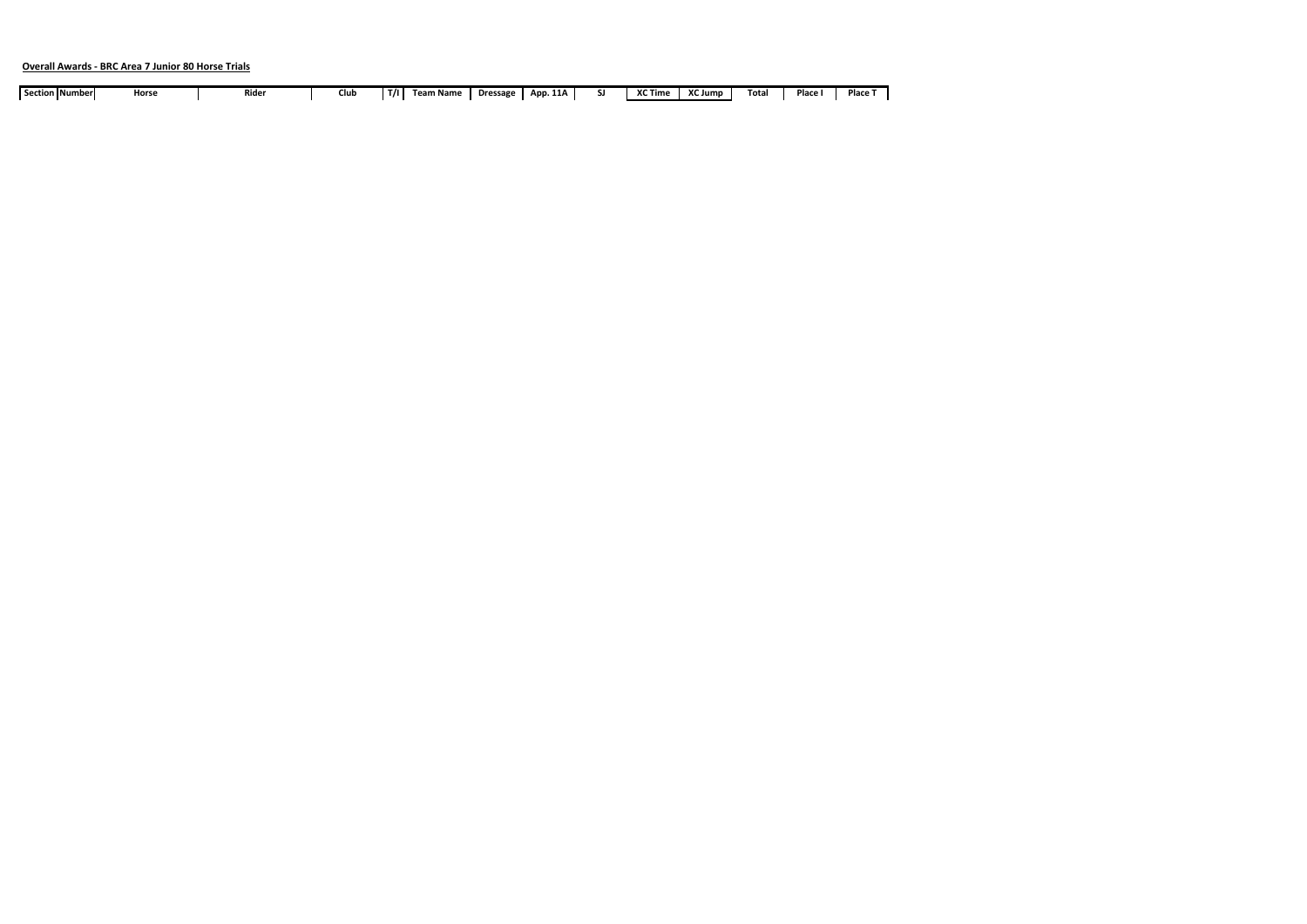# **Overall Awards - BRC Area 7 Senior 90 Horse Trials**

| <b>Section Number</b> |     | Horse                      | Rider                          | Club                | T/I          | <b>Team Name</b>     | <b>Dressage</b> | App. 11A    | SJ.            | <b>XC Time</b> | <b>XC Jump</b> | Total     | Place I        | <b>Team Total</b> | Place T        |
|-----------------------|-----|----------------------------|--------------------------------|---------------------|--------------|----------------------|-----------------|-------------|----------------|----------------|----------------|-----------|----------------|-------------------|----------------|
| 8.2                   | 212 | Penny Hipwell              | Cool Amberalka                 | Keysoe              | $\mathsf{T}$ | Boas                 | 37              | $-2.8$      | 0              | 0.8            | 0              | 35        |                |                   |                |
| 8.1                   | 211 | <b>Claire Lister</b>       | Lux                            | Keysoe              | $\mathsf{T}$ | Boas                 | 35.75           | $\mathbf 0$ | 0              | 0              | $\mathbf 0$    | 35.75     |                |                   |                |
| 8.1                   | 210 | Laura wilcox               | Jesmond Ticket                 | Keysoe              | $\mathsf{T}$ | Boas                 | 33.75           | 0           | 4              | 0.4            | 20             | 58.15     |                | 128.9             | 6              |
| 8.2                   | 213 | TBC                        | <b>TBC</b>                     | Keysoe              | $\mathsf{T}$ | Boas                 | <b>WD</b>       | <b>WD</b>   | <b>WD</b>      | <b>WD</b>      | <b>WD</b>      | 1000      | <b>WD</b>      |                   |                |
| 8.2                   | 63  | Harriet Ensor-Clinch       | Beamish                        | <b>Bozeat</b>       | $\mathsf{T}$ | <b>Boost</b>         | 32.25           | $-2.8$      | $\mathbf 0$    | $\mathbf 0$    | $\mathbf 0$    | 29.45     | $\overline{2}$ |                   |                |
| 8.1                   | 61  | Jodie Rea                  | Cavello III                    | <b>Bozeat</b>       | $\mathsf{T}$ | <b>Boost</b>         | 31.5            | 0           | 4              | 0              | 0              | 35.5      |                |                   |                |
| 8.1                   | 62  | Ron Pearson                | Spirit                         | <b>Bozeat</b>       | $\mathsf{T}$ | <b>Boost</b>         | 29.5            | 0           | 4              | 9.2            | 0              | 42.7      |                | 107.65            | 3              |
| 8.2                   | 64  | <b>Emily Jane Griggs</b>   | Kissemmie Dylan                | <b>Bozeat</b>       | T            | <b>Boost</b>         | 34.75           | $-2.8$      | 4              | 8.8            | TE             | 1000      | E              |                   |                |
| 8.1                   | 103 | Izzy Castle                | Brookpark Ruby                 | <b>HHRC</b>         | $\mathsf{T}$ | <b>HHRC</b>          | 32.25           | 0           | 0              | 0              | $\mathbf 0$    | 32.25     | $\overline{4}$ |                   |                |
| 8.2                   | 107 | Katy Watson                | The Night Swatch               | <b>HHRC</b>         | $\mathsf{T}$ | <b>HHRC</b>          | 31.25           | $-2.8$      | 20             | 0.4            | $\mathbf 0$    | 48.85     |                |                   |                |
| 8.1                   | 104 | Emma Peacock               | Molly                          | <b>HHRC</b>         | $\mathsf{T}$ | <b>HHRC</b>          | 35.25           | 0           | 8              | 6.8            | $\mathbf 0$    | 50.05     |                | 131.15            |                |
| 8.2                   | 105 | Lauren Dolby               | <b>Coolamber Just Cruising</b> | <b>HHRC</b>         | $\mathsf{T}$ | <b>HHRC</b>          | $\overline{37}$ | $-2.8$      | $\pmb{0}$      | $\mathsf E$    | E.             | 1000      | E              |                   |                |
| 8.1                   | 202 | <b>Bridget Herdman</b>     | Kenny's Lad                    | Keysoe              | T.           | Mambas               | 35.25           | 0           | 0              | 0              | $\mathbf 0$    | 35.25     |                |                   |                |
| 8.2                   | 204 | Jo Jordon                  | royal Diamond                  | Keysoe              | $\mathsf{T}$ | Mambas               | 36.5            | $-2.8$      | 0              | 4.8            | $\mathbf 0$    | 38.5      |                |                   |                |
| 8.1                   | 203 | Sophie Robbins             | Suskie                         | Keysoe              | $\mathsf{T}$ | Mambas               | 34.5            | $\mathbf 0$ | 4              | 0.8            | $\mathbf 0$    | 39.3      |                | 113.05            | 4              |
| 8.2                   | 205 | <b>Gillian Tusting</b>     | Newcopse Smudger               | Keysoe              | $\mathsf{T}$ | Mambas               | <b>WD</b>       | <b>WD</b>   | <b>WD</b>      | <b>WD</b>      | <b>WD</b>      | 1000      | WD             |                   |                |
| 8.1                   | 110 | Joanne Monkman             | <b>G Damascus</b>              | <b>MKRC</b>         | т            | Sapphire             | 28.75           | $\mathbf 0$ | 0              | $\mathbf 0$    | $\mathbf 0$    | 28.75     | $\mathbf{1}$   |                   |                |
| 8.2                   | 112 | Judith Hodges              | Solans Springtime              | <b>MKRC</b>         | $\mathsf{T}$ | Sapphire             | 32.25           | $-2.8$      | 0              | $\overline{2}$ | $\mathbf 0$    | 31.45     | 3              |                   |                |
| 8.1                   | 111 | Kim Macey                  | Beneeko                        | <b>MKRC</b>         | $\mathsf{T}$ | Sapphire             | 32              | 0           | 0              | 4.4            | $\mathbf 0$    | 36.4      |                | 96.6              | 1              |
| 8.2                   | 113 | Nicola Marston             | Caught in the act              | <b>MKRC</b>         | T.           | Sapphire             | 37.5            | $-2.8$      | $\overline{7}$ | 19.6           | 40             | 101.3     |                |                   |                |
| 8.1                   | 175 | Lizzie Dodd                | Leestonebassom Lady            | Shillington         | Т            | Shillington          | 32              | 0           | 0              | 0.8            | $\mathbf 0$    | 32.8      |                |                   |                |
| 8.2                   | 178 | Sammi Wuidart              | Lince II                       | Shillington         | $\mathsf{T}$ | Shillington          | 32              | $-2.8$      | 4              | 1.2            | $\mathbf 0$    | 34.4      |                |                   |                |
| 8.2                   | 177 | Julie Wright               | Moylaw Patcheen                | Shillington         |              | Shillington          | 37              | $-2.8$      | 0              | 1.6            | $\mathbf 0$    | 35.8      |                | 103               | $\overline{2}$ |
| 8.1                   | 176 | <b>Emily Steaggles</b>     | Silver Barle                   | Shillington         |              | Shillington          | 30              | $\mathbf 0$ | 0              | 12.4           | $\mathbf 0$    | 42.4      |                |                   |                |
| 8.2                   | 164 | Nuala Hemington            | Oscar                          | Camb&Dist           | $\mathsf{T}$ | St Catherines        | 35.25           | $-2.8$      | 0              | 0              | 0              | 32.45     | 5              |                   |                |
| 8.1                   | 163 | <b>Catherine Monington</b> | <b>Classic Chanel</b>          | Camb&Dist           | $\mathsf{T}$ | St Catherines        | 32              | 0           | 4              | 0.4            | $\mathbf 0$    | 36.4      |                |                   |                |
| 8.2                   | 165 | Kate Sullivan              | Colour Miss Ireland            | Camb&Dist           | T.           | <b>St Catherines</b> | 33.75           | $-2.8$      | 4              | 30.8           | 20             | 85.75     |                | 154.6             |                |
| 8.1                   | 147 | <b>Kerry Simpson</b>       | I Should Coco                  | Camb&Dist           | T.           | <b>St Catherines</b> | 34.5            | 0           | E              | E              | E              | 1000      | E              |                   |                |
| 8.1                   | 166 | Claire Elbrow              | <b>Blakehill Joey</b>          | Camb&Dist           | $\mathsf{T}$ | Trinity              | 32.5            | 0           | 0              | 0              | $\mathbf 0$    | 32.5      | 6              |                   |                |
| 8.2                   | 161 | Anna Hicks                 | <b>KL Crosby</b>               | Camb&Dist           | $\mathsf{T}$ | Trinity              | 35.25           | $-2.8$      | 0              | 5.2            | $\mathbf 0$    | 37.65     |                | Ε                 |                |
| 8.2                   | 162 | Natalie Gill               | Longwood Mr Diamond            | Camb&Dist           | $\mathsf{T}$ | Trinity              | 40.5            | $-2.8$      | $\mathbf 0$    | E              | E              | 1000      | E              |                   |                |
| 8.1                   | 206 | Nicola Stapleton           | M.D Tyler                      | Keysoe              | $\mathsf{T}$ | <b>Vipers</b>        | 31.5            | 0           | 0              | 4.8            | 0              | 36.3      |                |                   |                |
| 8.1                   | 207 | Helen Dawson               | <b>Chelveston Lass</b>         | Keysoe              | T            | <b>Vipers</b>        | 32.5            | $\mathbf 0$ | 8              | 0              | $\mathbf 0$    | 40.5      |                | 120.35            | 5              |
| 8.2                   | 209 | Annmarie Ryan              | <b>Blairfield Equinox</b>      | Keysoe              | $\mathsf{T}$ | <b>Vipers</b>        | 36.75           | $-2.8$      | 8              | $1.6\,$        | 0              | 43.55     |                |                   |                |
| 8.2                   | 208 | Laura Douty                | Lady Lily                      | Keysoe              | $\mathsf{T}$ | <b>Vipers</b>        | 39              | $-2.8$      | 4              | E              | E              | 1000      | Ε              |                   |                |
| 8.1                   | 42  | Sarah Hellyer              | Ace High                       | Wittering           | T.           | <b>WARC</b>          | 35.5            | 0           | 0              | $\mathbf 0$    | $\mathbf 0$    | 35.5      |                |                   |                |
| 8.1                   | 46  | Emma Vergette              | Ardlonan Star                  | Wittering           | $\mathsf{T}$ | <b>WARC</b>          | <b>WD</b>       | <b>WD</b>   | <b>WD</b>      | <b>WD</b>      | <b>WD</b>      | 1000      | <b>WD</b>      | Ε                 |                |
| 8.2                   | 43  | Nikki Webb                 | Mo Chara Barney                | Wittering           | $\top$       | <b>WARC</b>          | 35              | $-2.8$      | 0              | TE             | TE             | 1000      | E              |                   |                |
| 8.2                   | 44  | Kate Wallett               | Cassanova King                 | Wittering           | $\mathsf{T}$ | <b>WARC</b>          | <b>WD</b>       | <b>WD</b>   | <b>WD</b>      | <b>WD</b>      | <b>WD</b>      | 1000      | <b>WD</b>      |                   |                |
| 9                     | 41  | Kerry Dean                 | Prince of Gdansk               | Wittering           |              |                      | 38              | -4.8        | 0              | 0              | 0              | 33.2      |                |                   |                |
| 9                     | 129 | Kate Bouchier              | Dexter's Calico Joe            | <b>Aspley Guise</b> |              |                      | 33.5            | $-4.8$      | 8              | 0.4            | 0              | 37.1      |                |                   |                |
| 9                     | 68  | Hannah Babb                | Nelly                          | Bozeat              |              |                      | 36              | $-4.8$      | 8              | $\overline{2}$ | 0              | 41.2      |                |                   |                |
| 9                     | 70  | Sarah Barrett              | Bijou                          | Bozeat              |              |                      | 39.25           | $-4.8$      | 42             | $1.2\,$        | $\mathbf 0$    | 77.65     |                |                   |                |
| 9                     | 45  | Nicola Robinson            | Millennium Quest               | Wittering           | $\mathbf{I}$ |                      | 37              | $-4.8$      | 0              | 8              | 40             | 80.2      |                |                   |                |
| 9                     | 243 | <b>Tracey Manning</b>      | Satin Rose                     | Rockingham          |              |                      | 41.5            | $-4.8$      | 0              | E              | E              | E         | HC             |                   |                |
| 9                     | 128 | Jo Rimell                  | Primitive Gold                 | <b>Aspley Guise</b> |              |                      | <b>WD</b>       | <b>WD</b>   | <b>WD</b>      | <b>WD</b>      | <b>WD</b>      | <b>WD</b> | <b>WD</b>      |                   |                |
| 9                     | 108 | Allison Bousfield          | Zanzibar                       | HHRC                |              |                      | <b>WD</b>       | WD          | WD             | <b>WD</b>      | <b>WD</b>      | WD        | <b>WD</b>      |                   |                |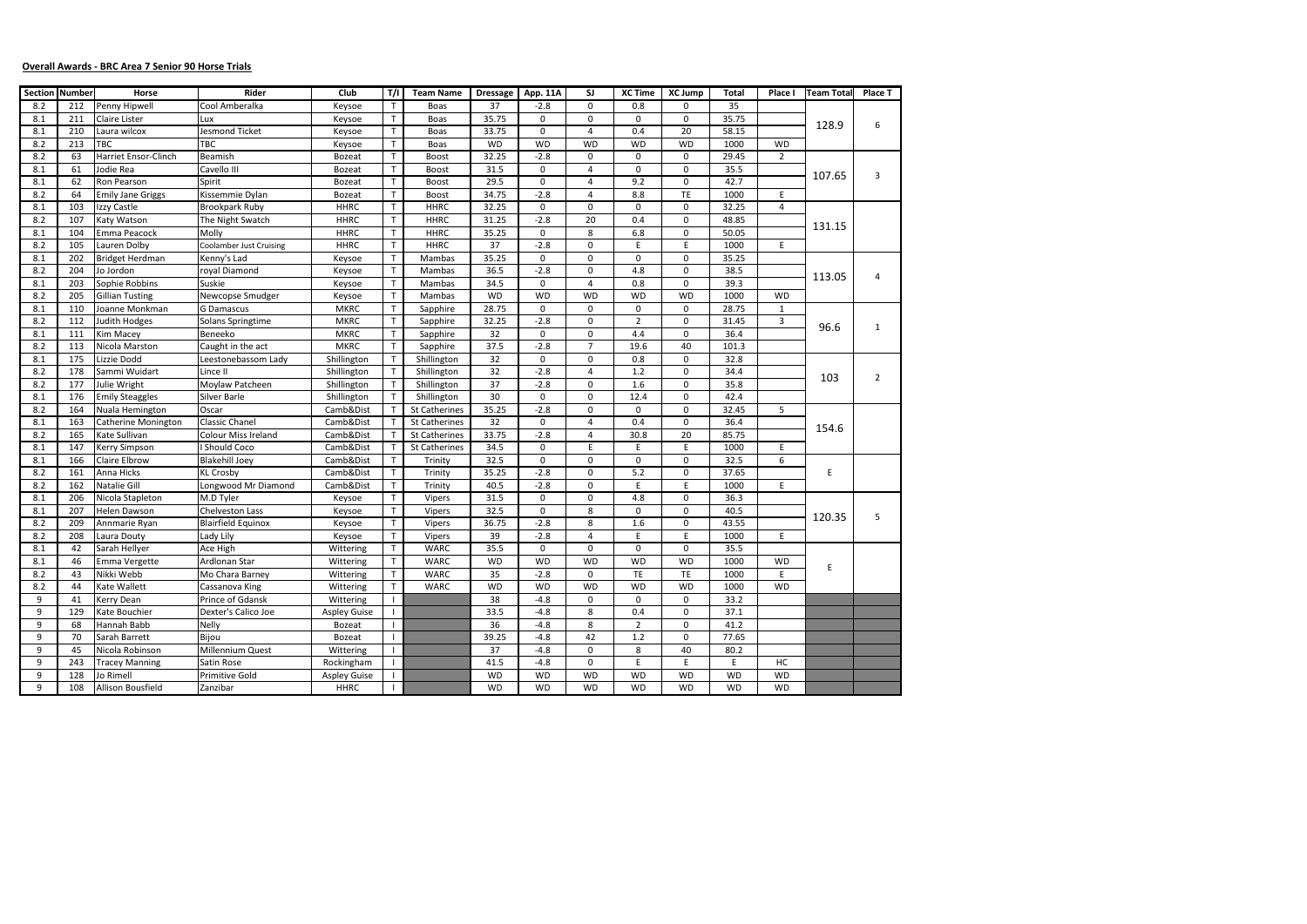# **Overall Awards - BRC Area 7 Junior 90 Horse Trials**

|    | <b>Section   Number</b> | Horse               | Rider                      | Club          | T/I | <b>Team Name</b> | <b>Dressage</b> | SJ | <b>XC Time</b> | <b>XC Jump</b> | Total | Place | Place T |
|----|-------------------------|---------------------|----------------------------|---------------|-----|------------------|-----------------|----|----------------|----------------|-------|-------|---------|
| 10 | 231                     | Erin Braybrooke     | Mr Maurus aka Twilight Apr | Camb&Dist     |     | Trinity          | 35.5            |    | 0              |                | 43.5  |       |         |
| 10 | 232                     | <b>Ruby Leonard</b> | Treehoo Gennie             | Camb&Dist     |     | Trinity          | 41.25           |    | 7.6            |                | 52.85 |       |         |
| 10 | 233                     | Eliza Saunders      | <b>Barney Rubble</b>       | Camb&Dist     |     | Trinity          | 41.5            |    |                |                | 41.5  |       |         |
| ᆠ  | 59                      | <b>Ruby Loveder</b> | Tubbervale bruader         | <b>Bozeat</b> |     |                  | 36              |    | 0              |                | 40    |       |         |
| 11 | 60                      | Alice Spence        | Sabos Princess Freya       | Bozeat        |     |                  | 38              |    | 1.2            |                | 39.2  |       |         |
| ᆠ  | 36                      | Ava Sambrook        | Kilmurray Rocket           | <b>HHRC</b>   |     |                  | 38.25           |    | 19.6           | 20             | 81.85 |       |         |
| ᆠᆂ | 181                     | <b>Emily Brown</b>  | Amber                      | Shillington   |     |                  | 41.5            |    |                |                |       |       |         |
|    | 182                     | Poppy Grovestock    | <b>Fortunes Rock</b>       | Shillington   |     |                  | 39.5            |    |                |                |       |       |         |

\*No score adjustment required as both sections judged by same judge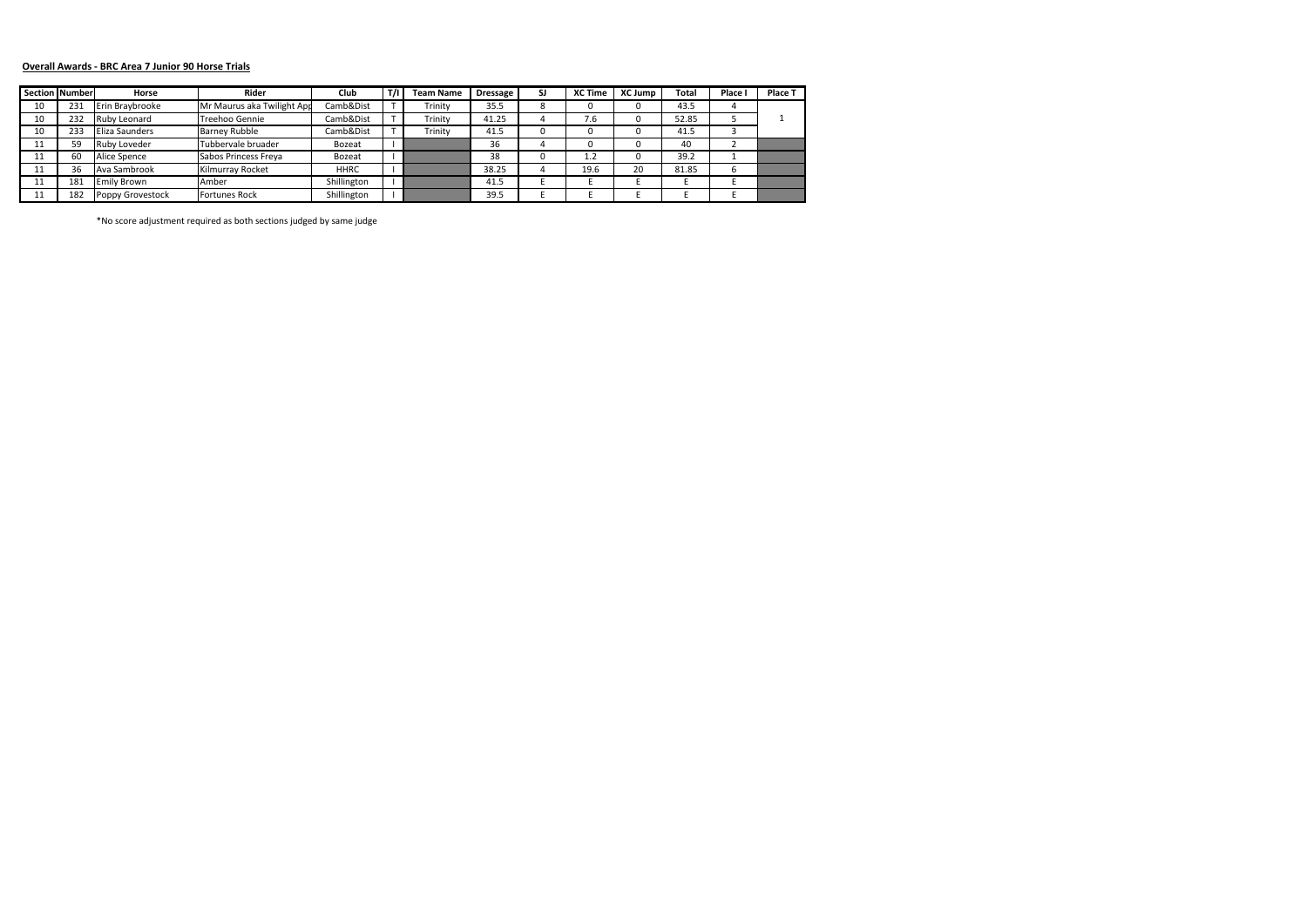# **Overall Awards - BRC Area 7 Senior 100 Horse Trials**

|    | <b>Section Number</b> | Horse                     | <b>Rider</b>             | <b>Club</b>   | T/I | <b>Team Name</b> | <b>Dressage</b> | App. 11A  | SJ.       | <b>XC Time</b> | <b>XC Jump</b> | Total     | Place I   | <b>Team Total</b> | Place T        |
|----|-----------------------|---------------------------|--------------------------|---------------|-----|------------------|-----------------|-----------|-----------|----------------|----------------|-----------|-----------|-------------------|----------------|
| 13 | 67                    | Chloe Alibone             | Rocco                    | <b>Bozeat</b> |     | Bounty           | 43.5            | $-2$      | 4         | 8.4            | 0              | 53.9      |           |                   |                |
| 13 | 66                    | Louise Kemble             | TOUCH OF AMBER           | <b>Bozeat</b> |     | Bounty           | 38.5            | $-2$      | 25        | R              | R              | 1000      | R         |                   |                |
| 13 | 245                   | Hannah Babb               | Skippy                   | Bozeat        |     | Bounty           | 40.25           | $-2$      |           |                |                | 1000      | F         |                   |                |
| 13 | 65                    | Elise Kyle                | Sizzing Sophie           | Bozeat        |     | Bounty           | <b>WD</b>       | <b>WD</b> | <b>WD</b> | <b>WD</b>      | <b>WD</b>      | 1000      | <b>WD</b> |                   |                |
| 13 | 30                    | Katherine Peden           | Rufus                    | <b>HHRC</b>   |     | <b>HHRC</b>      | 29.5            | $-2$      | $\Omega$  | 1.6            | 0              | 29.1      |           |                   |                |
| 13 | 31                    | <b>Emily Miles-Thomas</b> | <b>BBS Lovejoy</b>       | <b>HHRC</b>   |     | <b>HHRC</b>      | 29              | $-2$      |           | $\Omega$       | 0              | 31        | 3         |                   |                |
| 13 | 29                    | <b>Barry Meningen</b>     | News For You             | <b>HHRC</b>   |     | <b>HHRC</b>      | 37.75           | $-2$      |           | O              |                | 39.75     |           | 99.85             |                |
| 13 | 32                    | Lizzy Erian Round         | <b>Bountiful Bess</b>    | <b>HHRC</b>   |     | <b>HHRC</b>      | <b>WD</b>       | <b>WD</b> | <b>WD</b> | <b>WD</b>      | <b>WD</b>      | 1000      | <b>WD</b> |                   |                |
| 13 | 216                   | <b>Emily Meredith</b>     | Icarlos                  | Keysoe        |     | Jaguars          | 33              | $-2$      | 0         | 0              | 0              | 31        | 4         |                   |                |
| 13 | 215                   | Pip Marshall              | Maggie                   | Keysoe        |     | Jaguars          | 29.25           | $-2$      | $\Omega$  | 6              | 0              | 33.25     | 6         |                   |                |
| 13 | 217                   | <b>TBC</b>                | TBC                      | Keysoe        |     | Jaguars          | <b>WD</b>       | <b>WD</b> | <b>WD</b> | <b>WD</b>      | <b>WD</b>      | 1000      | <b>WD</b> |                   |                |
| 13 | 168                   | Polly Taylor              | Casseopia                | Camb&Dist     |     | Magdadelen       | 31.5            | $-2$      | 0         | 1.2            | 0              | 30.7      |           |                   |                |
| 13 | 169                   | <b>Kerry Simpson</b>      | Go with the flo          | Camb&Dist     |     | Magdadelen       | 36.5            | $-2$      | 0         | $\Omega$       | 0              | 34.5      |           |                   | $\overline{2}$ |
| 13 | 167                   | Jenna Hoyle               | Joey                     | Camb&Dist     |     | Magdadelen       | 39.25           | $-2$      | 0         | $\Omega$       | $\Omega$       | 37.25     |           | 102.45            |                |
| 13 | 170                   | Georgina Shepherd         | Historical Giant         | Camb&Dist     |     | Magdadelen       | <b>WD</b>       | <b>WD</b> | <b>WD</b> | <b>WD</b>      | <b>WD</b>      | 1000      | <b>WD</b> |                   |                |
| 14 | 114                   | <b>Becky Amos</b>         | Attyrory Mickey Jnr      | <b>MKRC</b>   |     |                  | 31              | $\Omega$  | 0         | $\Omega$       | 0              | 31        | כ         |                   |                |
| 14 | 242                   | Page Walker               | Marmalade                | Rockingham    |     |                  | 36              | $\Omega$  | 8         | $\Omega$       | 0              | 44        |           |                   |                |
| 14 | 241                   | <b>Emily Hall</b>         | Top Tottie               | Rockingham    |     |                  | 33.75           | $\Omega$  |           | 7.6            | 0              | 45.35     |           |                   |                |
| 14 | 179                   | Charlotte Houghton        | <b>Royale Commission</b> | Shillington   |     |                  | 32.25           | $\Omega$  | $\Omega$  | 0.8            | 20             | 53.05     |           |                   |                |
| 14 | 69                    | Elise Kyle                | Dusty                    | <b>Bozeat</b> |     |                  | <b>WD</b>       | <b>WD</b> | <b>WD</b> | <b>WD</b>      | <b>WD</b>      | <b>WD</b> | <b>WD</b> |                   |                |